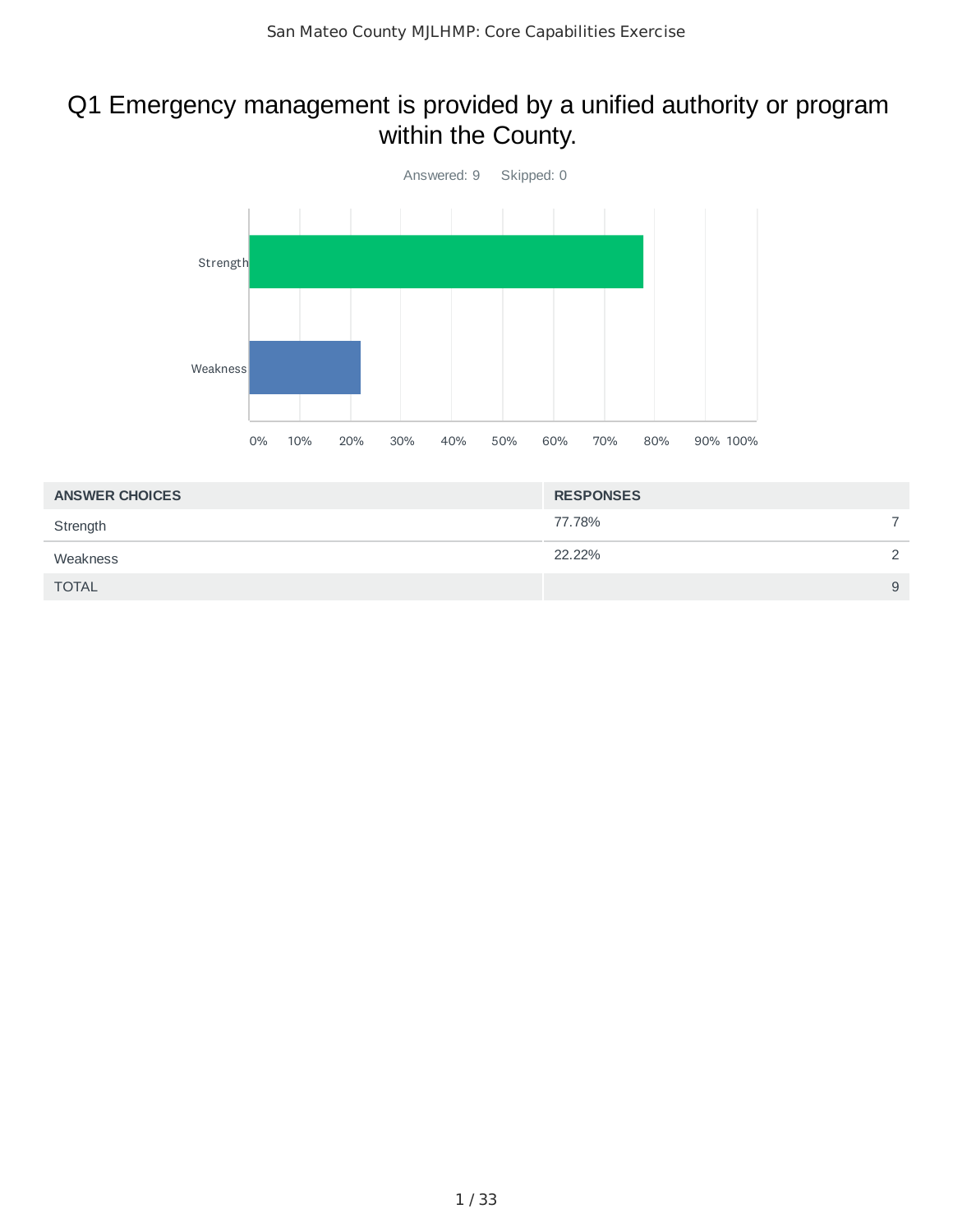### Q2 Current County and local jurisdiction land uses within identified hazard areas are appropriate for the risks posed by each hazard.



| <b>ANSWER CHOICES</b> | <b>RESPONSES</b> |               |
|-----------------------|------------------|---------------|
| Strength              | 71.43%           | 5             |
| Weakness              | 28.57%           | $\mathcal{D}$ |
| <b>TOTAL</b>          |                  | ⇁             |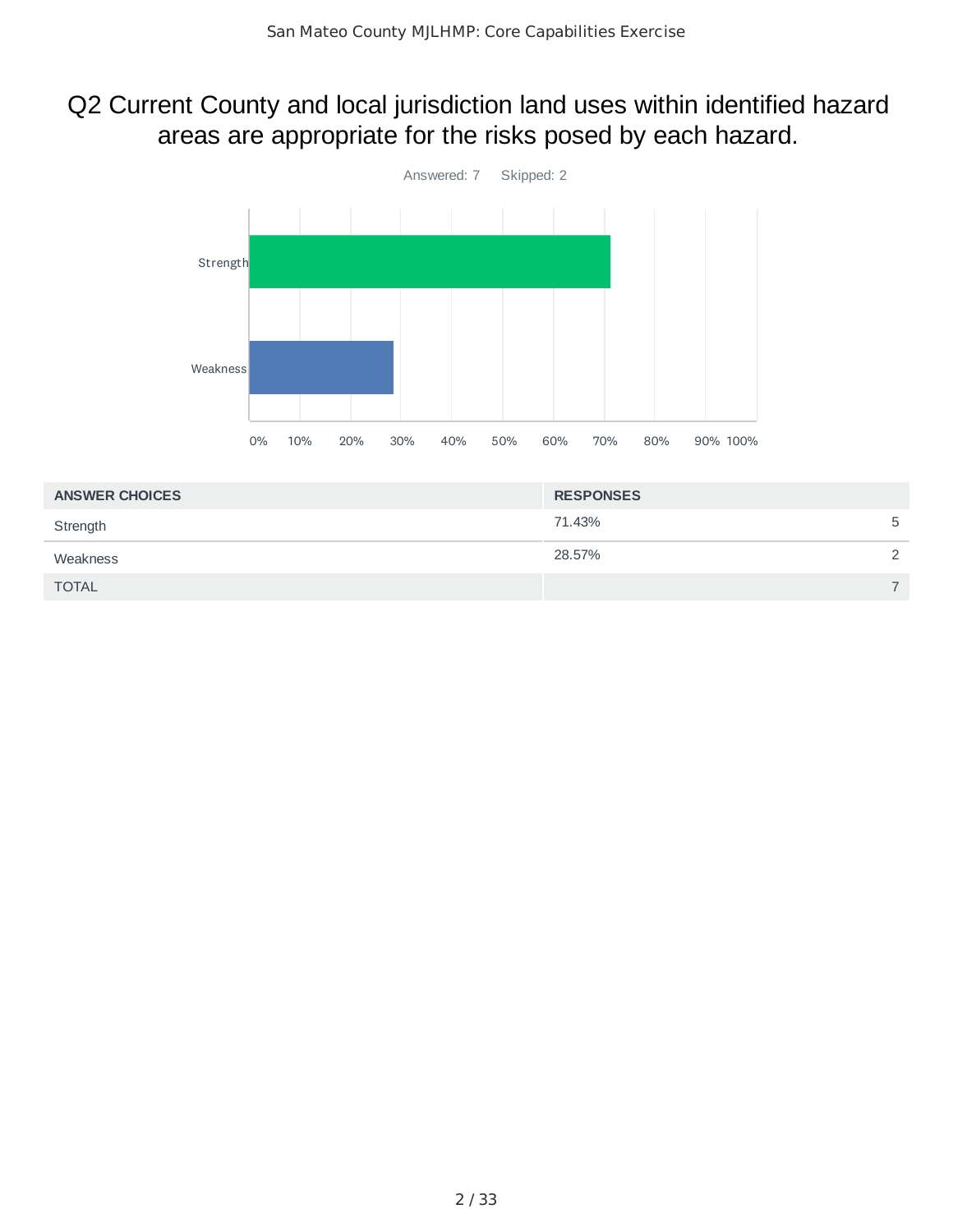### Q3 There is a good understanding of the risks posed by all hazards within the County and local jurisdictions.



| <b>ANSWER CHOICES</b> | <b>RESPONSES</b> |   |
|-----------------------|------------------|---|
| Strength              | 75.00%           | 6 |
| Weakness              | 25.00%           | 2 |
| <b>TOTAL</b>          |                  | 8 |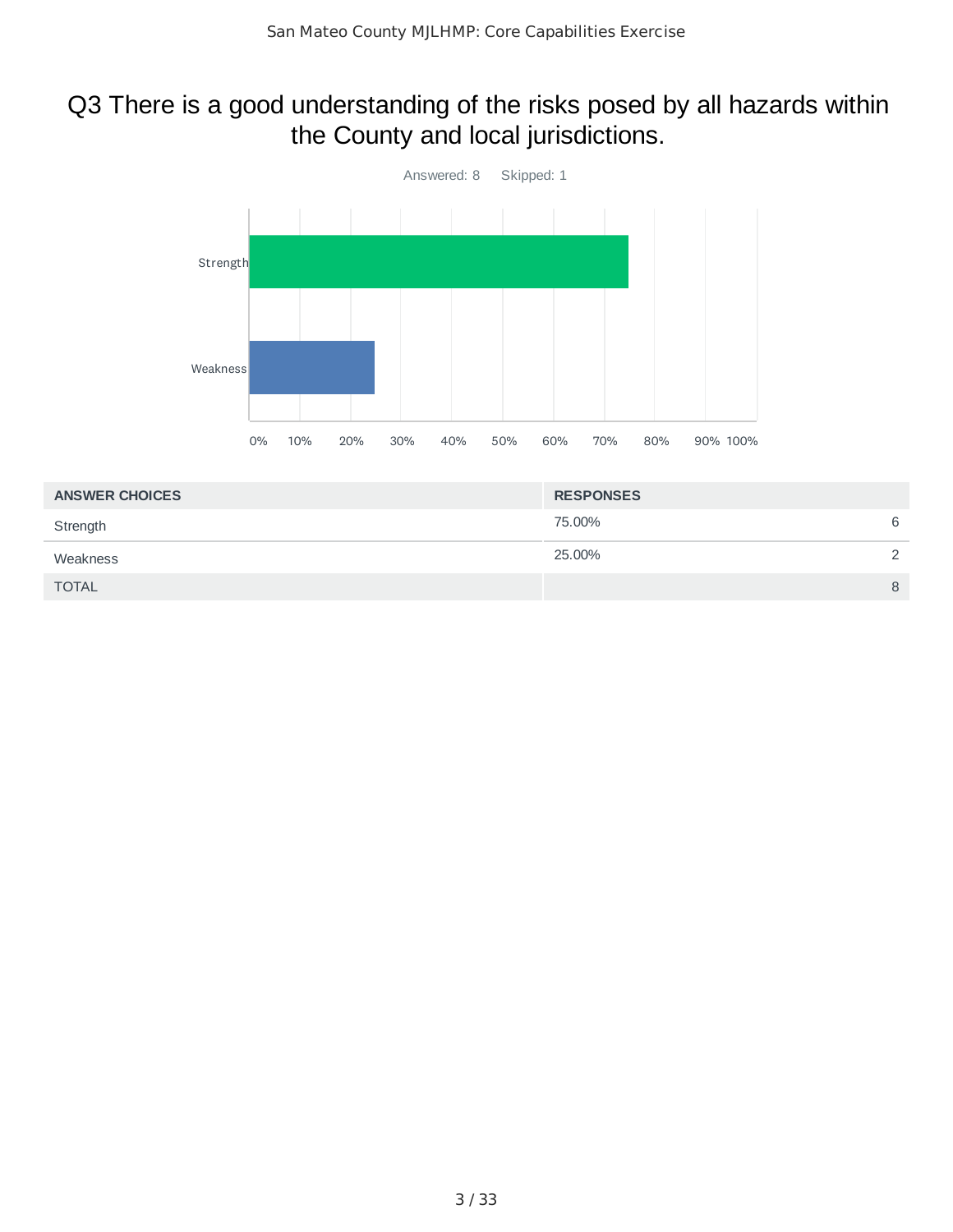## Q4 Emergency response functions for the County and local jurisdictions are clearly defined and are effective.



| <b>ANSWER CHOICES</b> | <b>RESPONSES</b> |                |
|-----------------------|------------------|----------------|
| Strength              | 55.56%           | 5              |
| Weakness              | 44.44%           | $\overline{4}$ |
| <b>TOTAL</b>          |                  | 9              |
|                       |                  |                |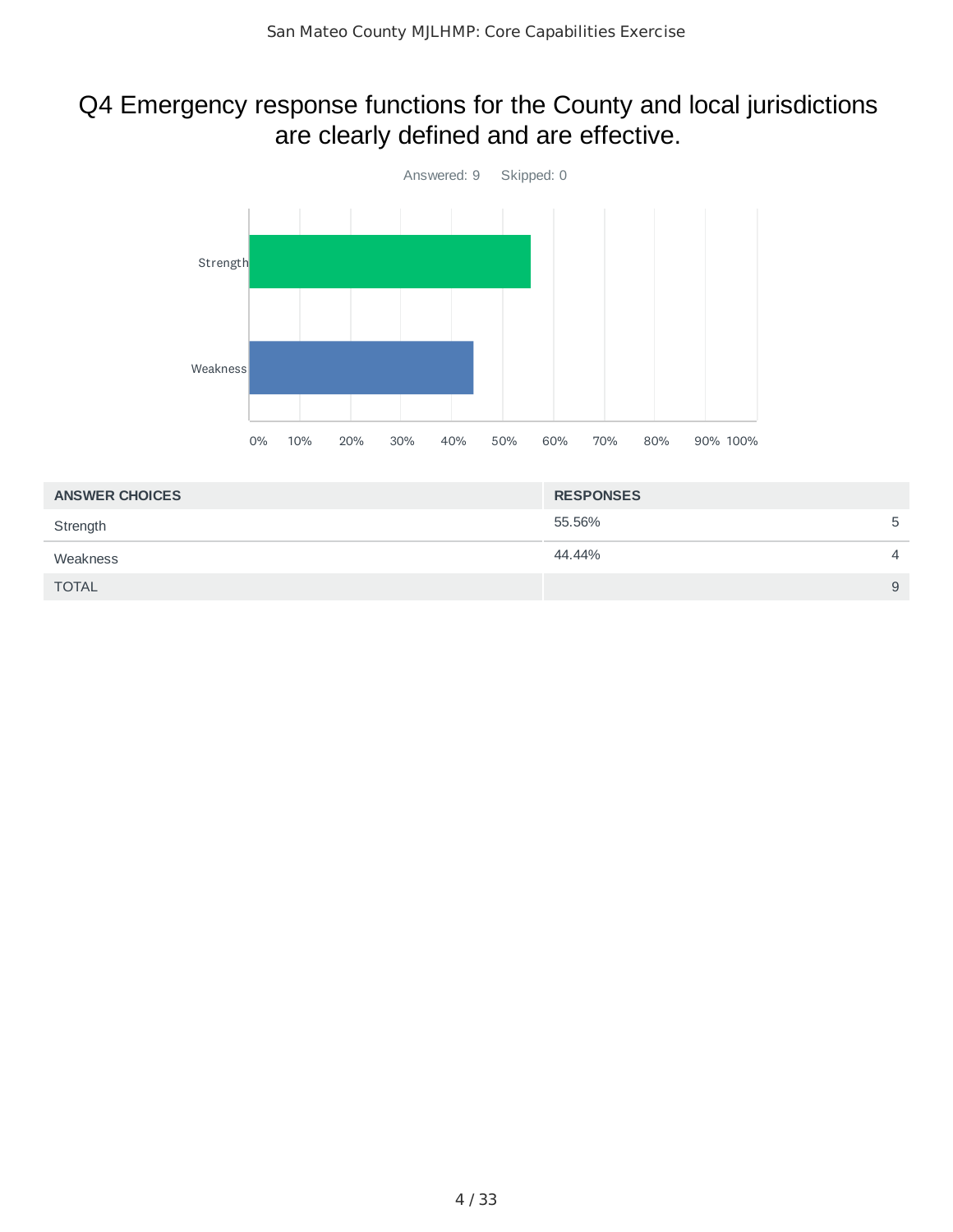#### Q5 Members of the public know where to find information about all hazards and risks.



| <b>ANSWER CHOICES</b> | <b>RESPONSES</b> |              |
|-----------------------|------------------|--------------|
| Strength              | 22.22%           | $\mathbf{2}$ |
| Weakness              | 77.78%           |              |
| <b>TOTAL</b>          |                  | 9            |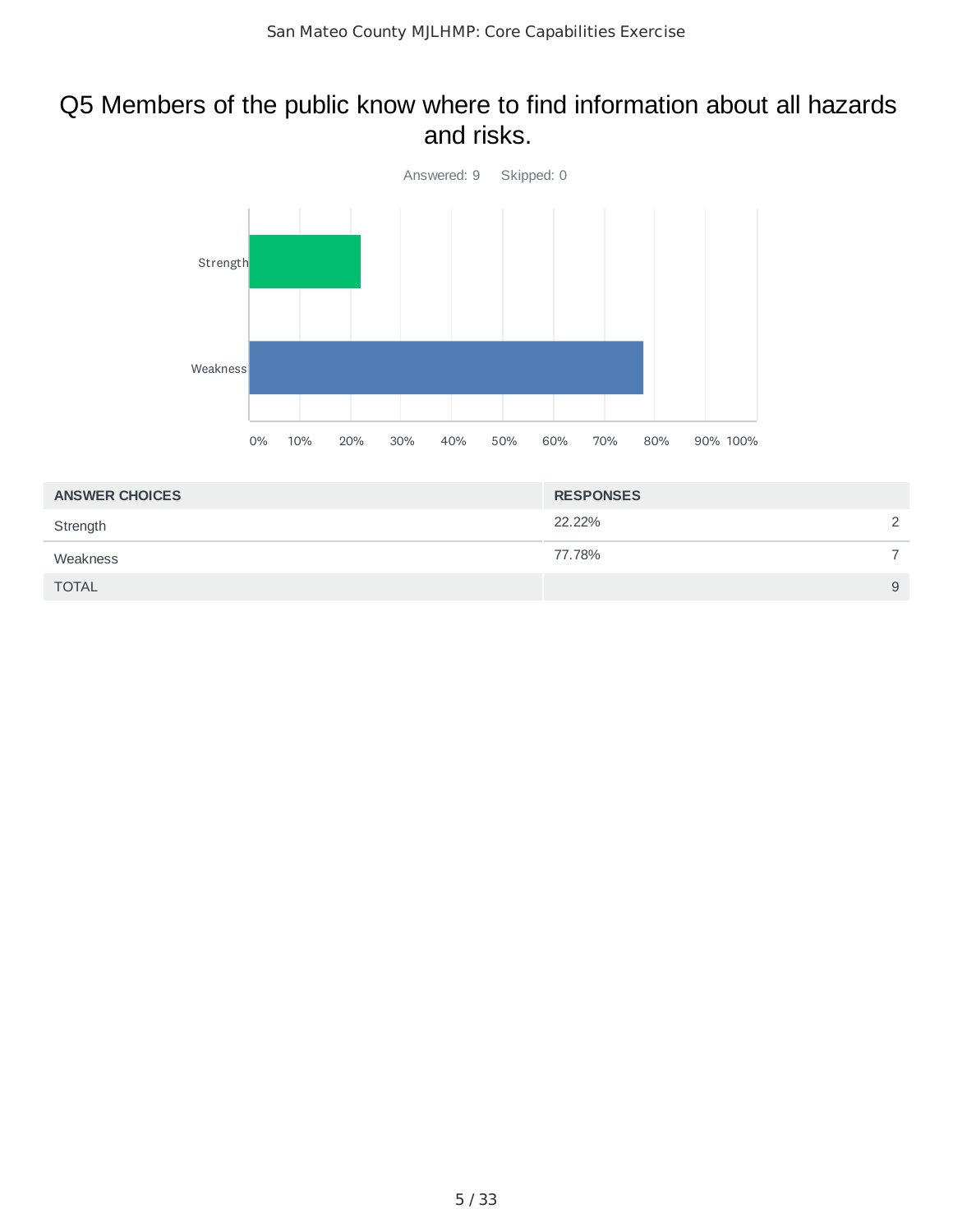## Q6 Areas that provide natural resource protection are identified and protected within the County and local jurisdictions by code.



| <b>ANSWER CHOICES</b> | <b>RESPONSES</b> |   |
|-----------------------|------------------|---|
| Strength              | 50.00%           | 3 |
| Weakness              | 50.00%           | 3 |
| <b>TOTAL</b>          |                  | 6 |
|                       |                  |   |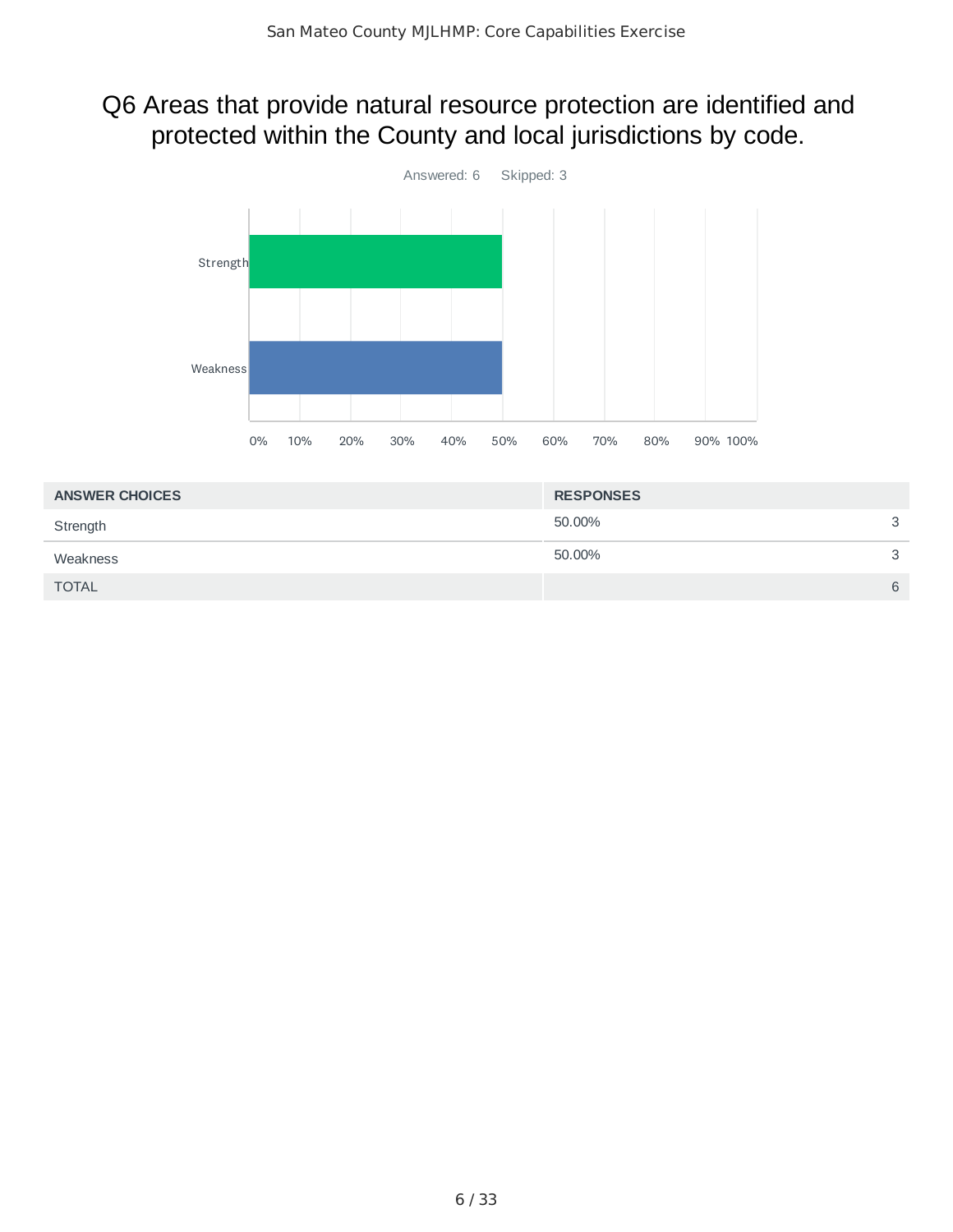#### Q7 Existing flood control systems within the County and local jurisdictions are effective and well maintained.



| <b>ANSWER CHOICES</b> | <b>RESPONSES</b> |                          |
|-----------------------|------------------|--------------------------|
| Strength              | 57.14%           | $\overline{4}$           |
| Weakness              | 42.86%           | $\mathbf{C}$             |
| <b>TOTAL</b>          |                  | $\overline{\phantom{0}}$ |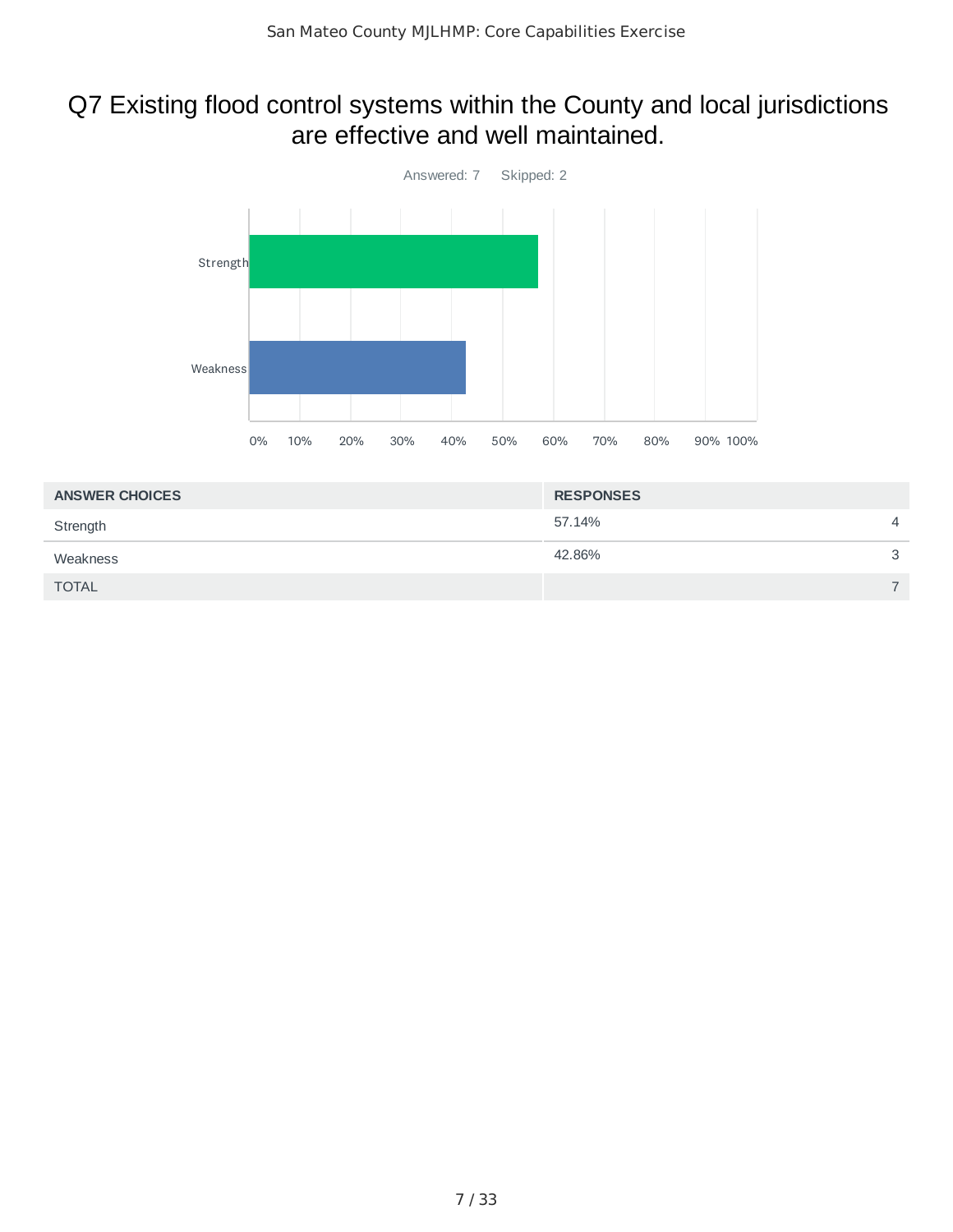## Q8 Roles and responsibilities for emergency management within the County and local jurisdictions are clearly defined.



| <b>ANSWER CHOICES</b> | <b>RESPONSES</b> |               |
|-----------------------|------------------|---------------|
| Strength              | 71.43%           | 5             |
| Weakness              | 28.57%           | $\mathcal{D}$ |
| <b>TOTAL</b>          |                  | ⇁             |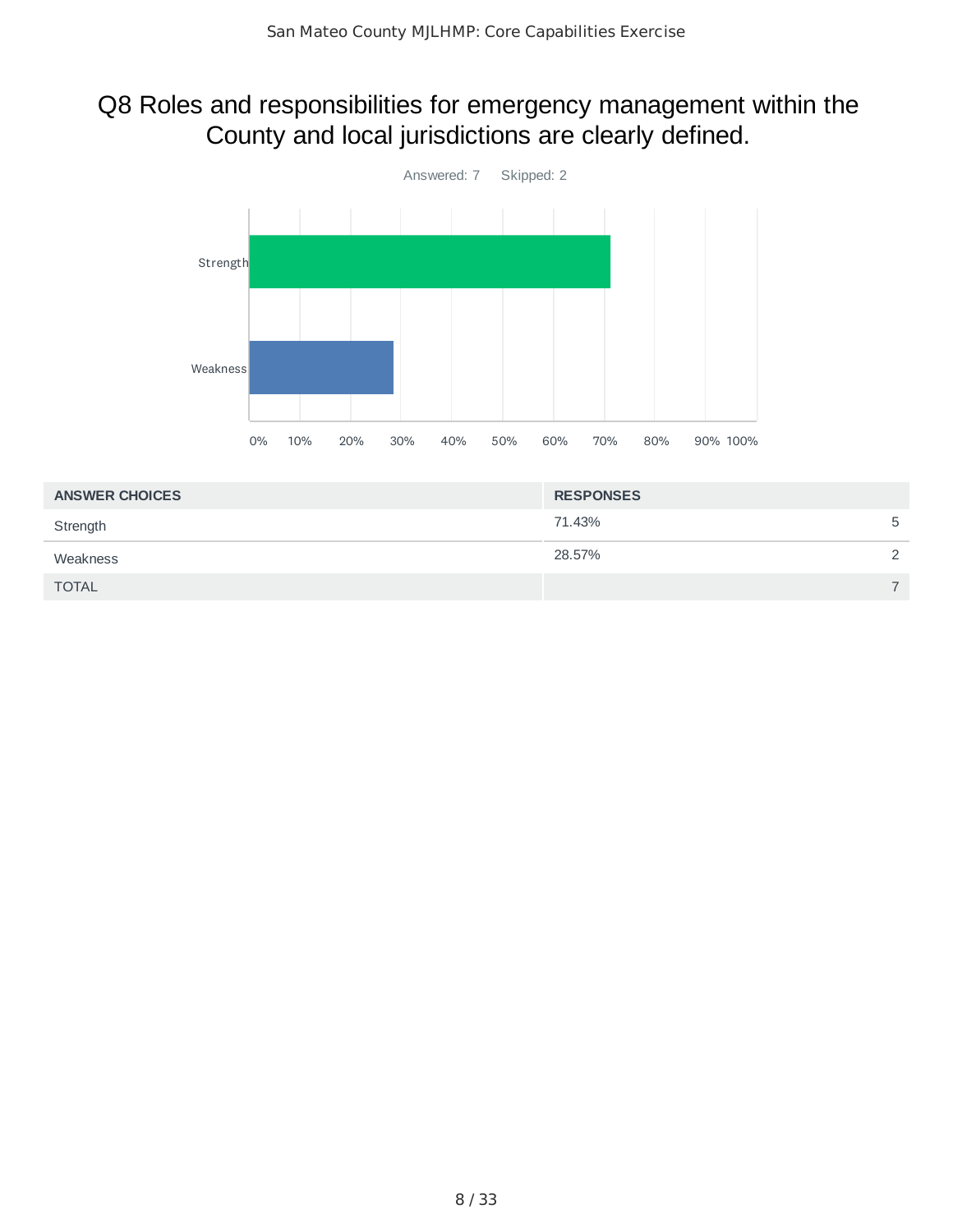### Q9 County and local jurisdiction staff are knowledgeable about hazards and their impacts and are willing to share that knowledge with the public.



| <b>ANSWER CHOICES</b> | <b>RESPONSES</b> |   |
|-----------------------|------------------|---|
| Strength              | 88.89%           | 8 |
| Weakness              | 11.11%           |   |
| <b>TOTAL</b>          |                  | 9 |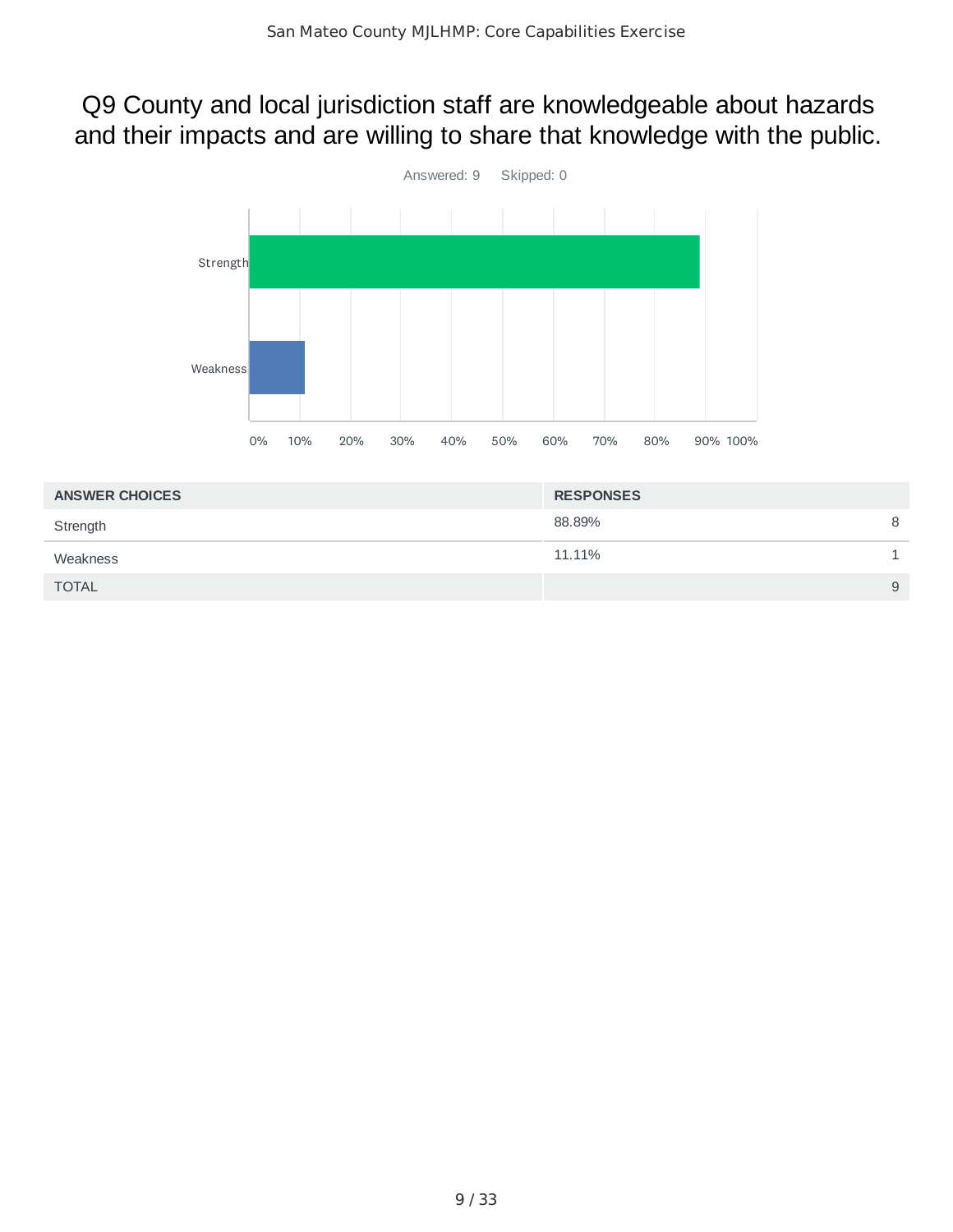## Q10 The core capability to assess and mitigate risks from hazards within the County and local jurisdictions is high.



| <b>ANSWER CHOICES</b> | <b>RESPONSES</b> |   |
|-----------------------|------------------|---|
| Strength              | 77.78%           |   |
| Weakness              | 22.22%           | っ |
| <b>TOTAL</b>          |                  | 9 |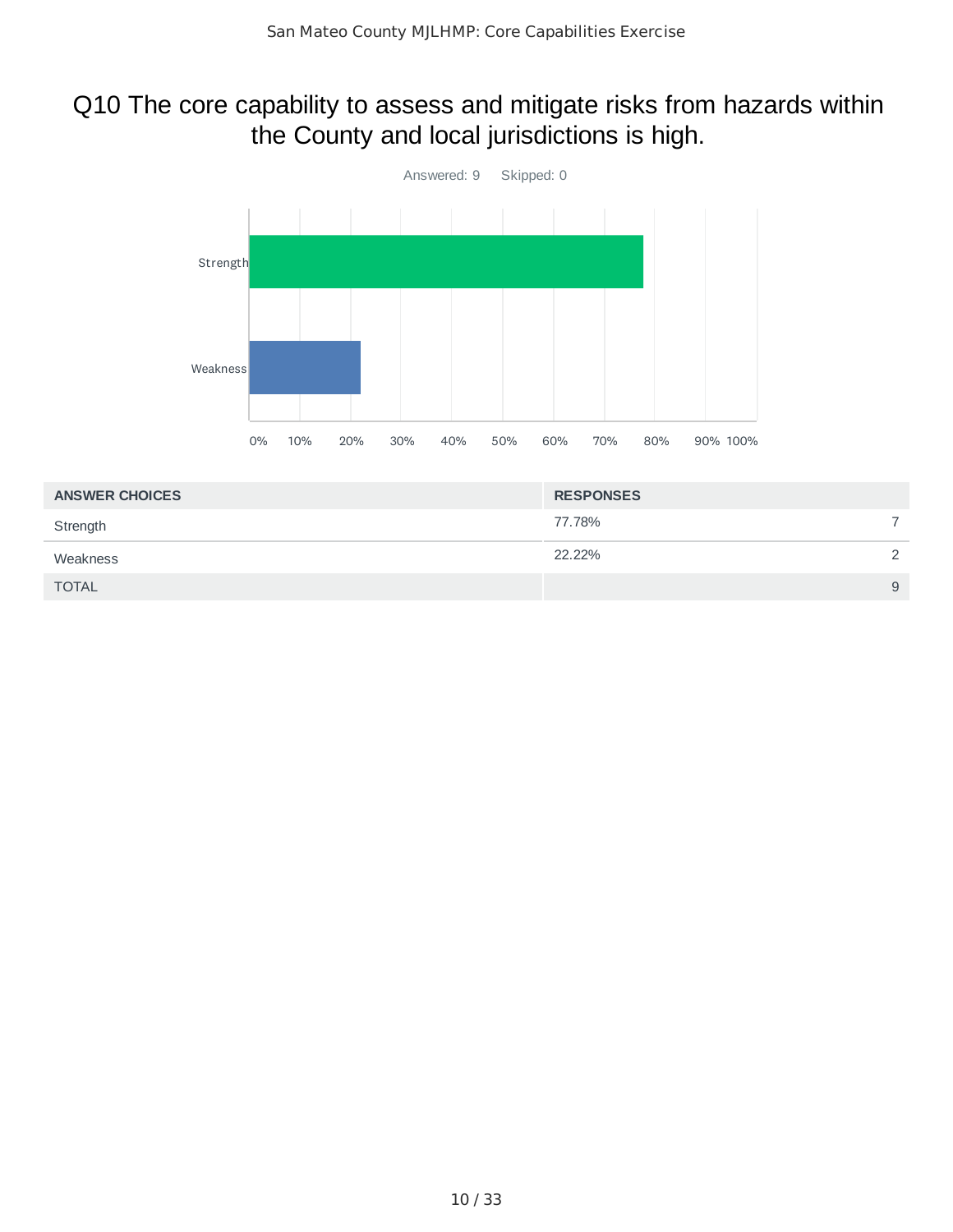## Q11 County and local jurisdiction personnel with emergency management functions are adequately trained and exercised.



| <b>RESPONSES</b> |   |
|------------------|---|
| 62.50%           | 5 |
| 37.50%           | 3 |
|                  | 8 |
|                  |   |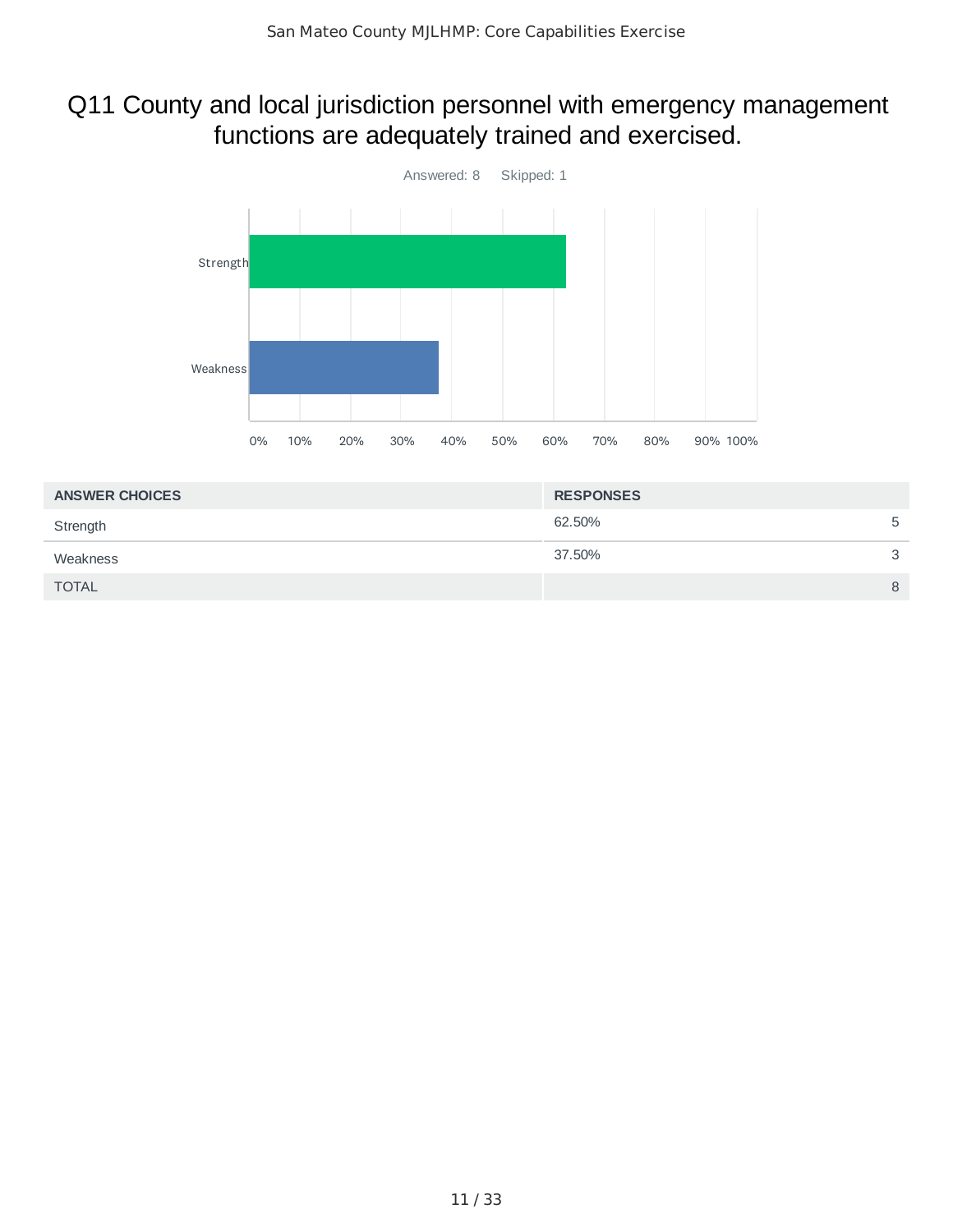### Q12 San Mateo County residents have a good understanding of hazard exposure and risk.



| <b>ANSWER CHOICES</b> | <b>RESPONSES</b> |                      |
|-----------------------|------------------|----------------------|
| Strength              | 22.22%           | $\mathbf{2}^{\circ}$ |
| Weakness              | 77.78%           |                      |
| <b>TOTAL</b>          |                  | 9                    |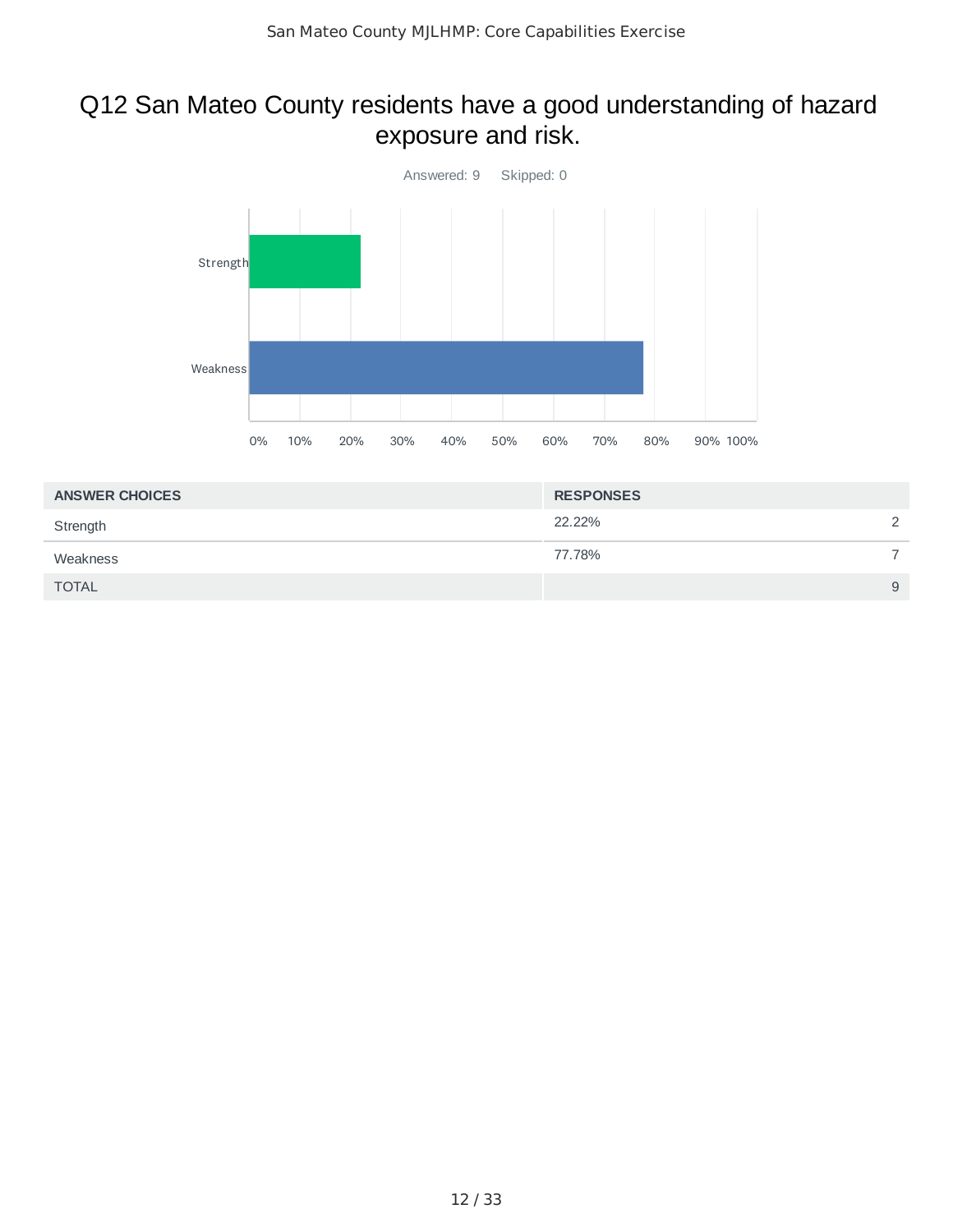## Q13 The funding to support hazard risk reduction within the County and local jurisdictions is adequate.



| <b>ANSWER CHOICES</b> | <b>RESPONSES</b> |               |
|-----------------------|------------------|---------------|
| Strength              | 25.00%           | $\mathcal{D}$ |
| Weakness              | 75.00%           | 6             |
| <b>TOTAL</b>          |                  | 8             |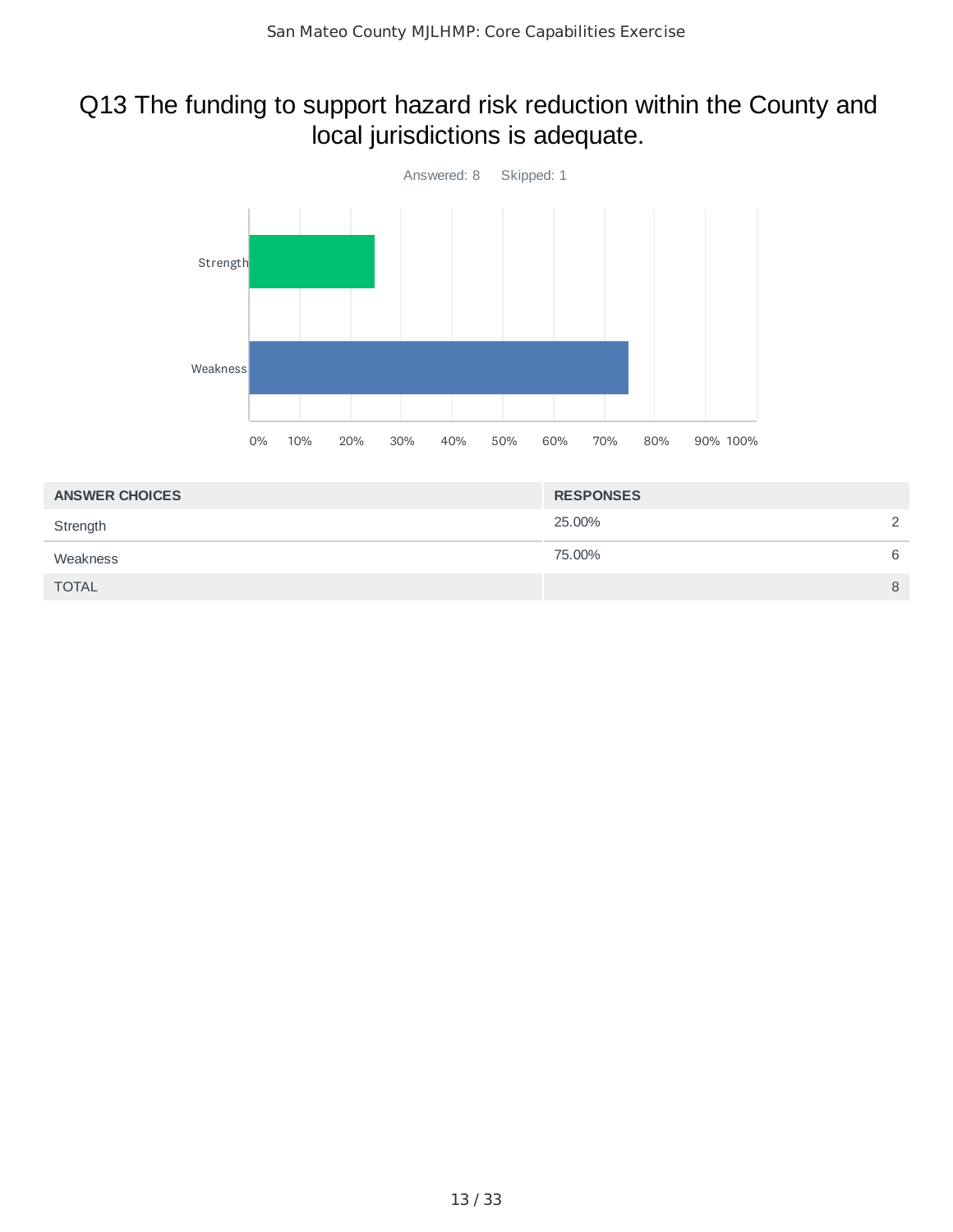### Q14 Strong collaboration and coordination exists between the County, local jurisdictions, and state and federal agency partners.



| <b>ANSWER CHOICES</b> | <b>RESPONSES</b> |               |
|-----------------------|------------------|---------------|
| Strength              | 77.78%           |               |
| Weakness              | 22.22%           | $\mathcal{D}$ |
| <b>TOTAL</b>          |                  | 9             |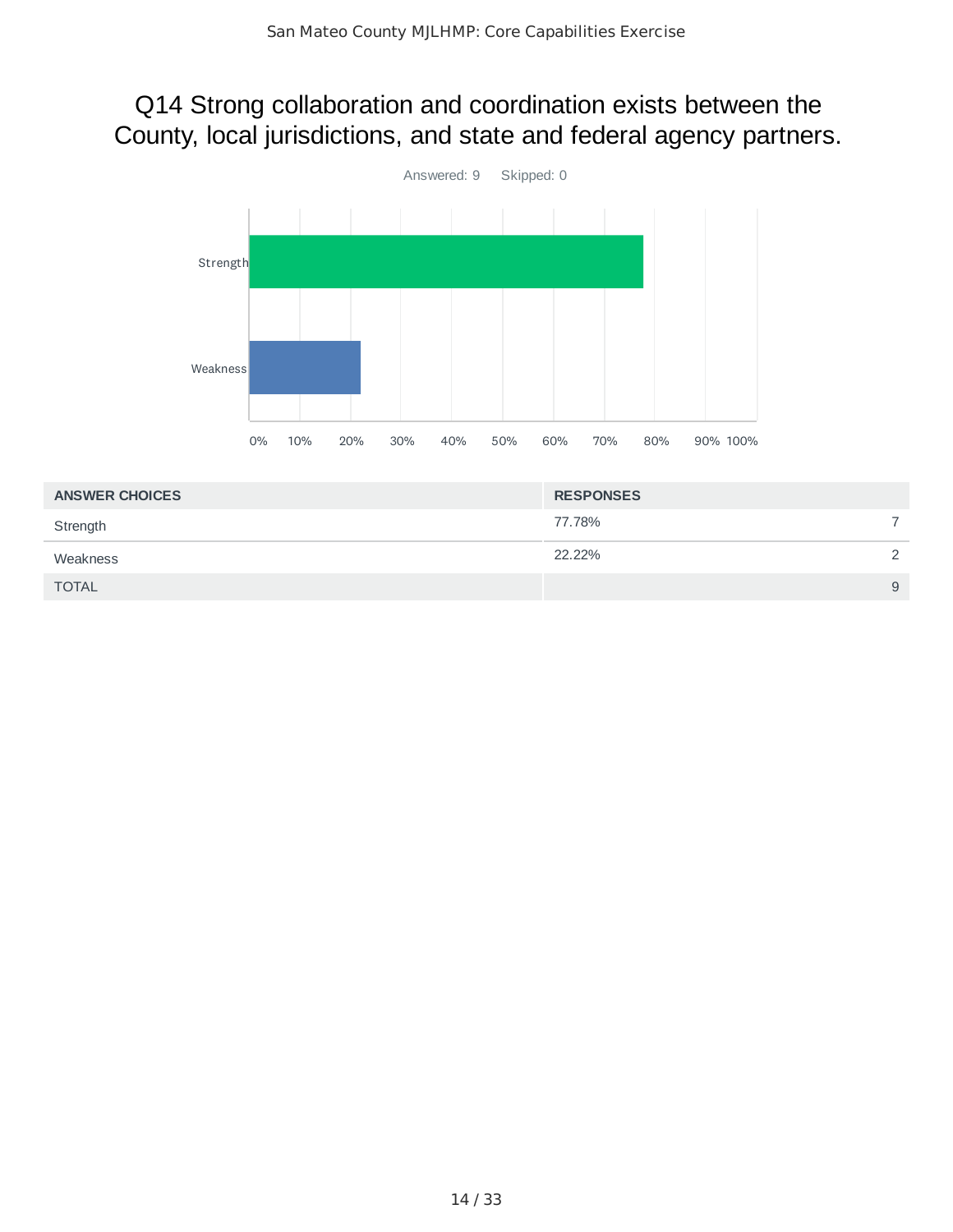## Q15 Appropriate and timely warning systems are in place.



| <b>ANSWER CHOICES</b> | <b>RESPONSES</b> |               |
|-----------------------|------------------|---------------|
| Strength              | 71.43%           | 5             |
| Weakness              | 28.57%           | $\mathcal{D}$ |
| <b>TOTAL</b>          |                  |               |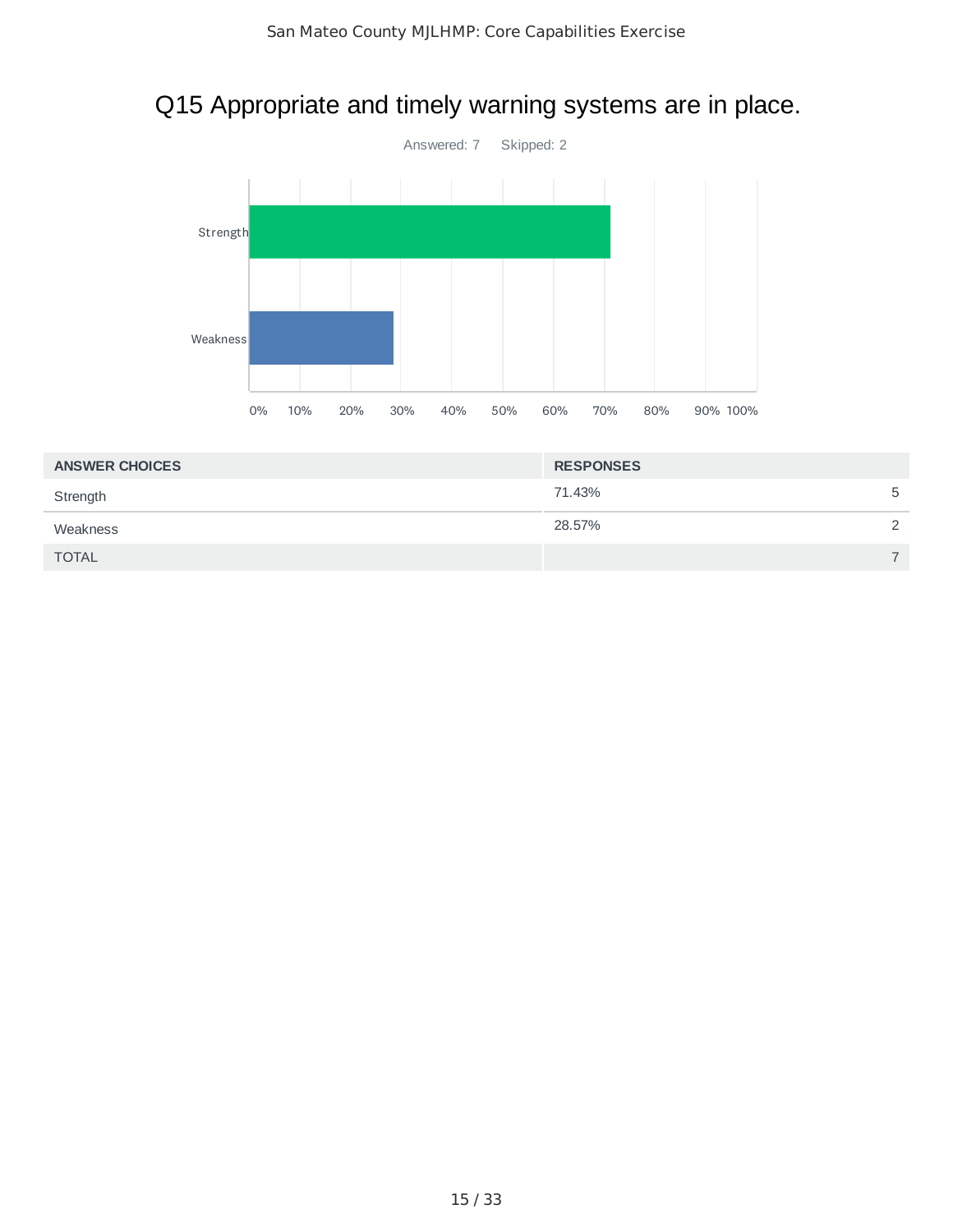### Q16 The County and local jurisdictions currently have an adequate variety of both regulatory and non-regulatory strategies to reduce risk.



| <b>ANSWER CHOICES</b> | <b>RESPONSES</b> |   |
|-----------------------|------------------|---|
| Strength              | 85.71%           | 6 |
| Weakness              | 14.29%           |   |
| <b>TOTAL</b>          |                  | ⇁ |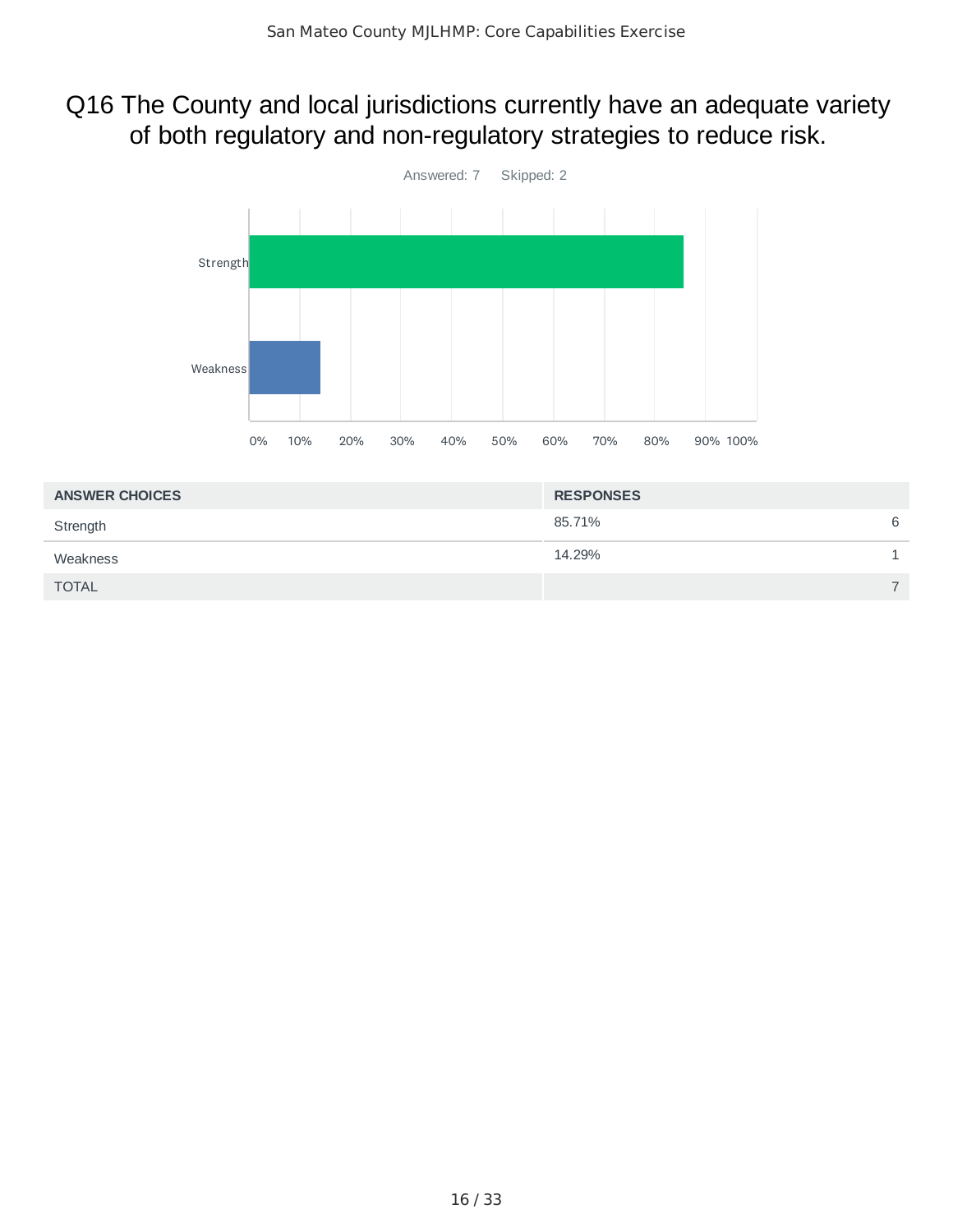#### Q17 The County and local jurisdictions currently have adequate and adopted policies that encourage development to be located outside of high risk areas.



| <b>ANSWER CHOICES</b> | <b>RESPONSES</b> |                |
|-----------------------|------------------|----------------|
| Strength              | 66.67%           | $\overline{4}$ |
| Weakness              | 33.33%           | $\mathcal{D}$  |
| <b>TOTAL</b>          |                  | 6              |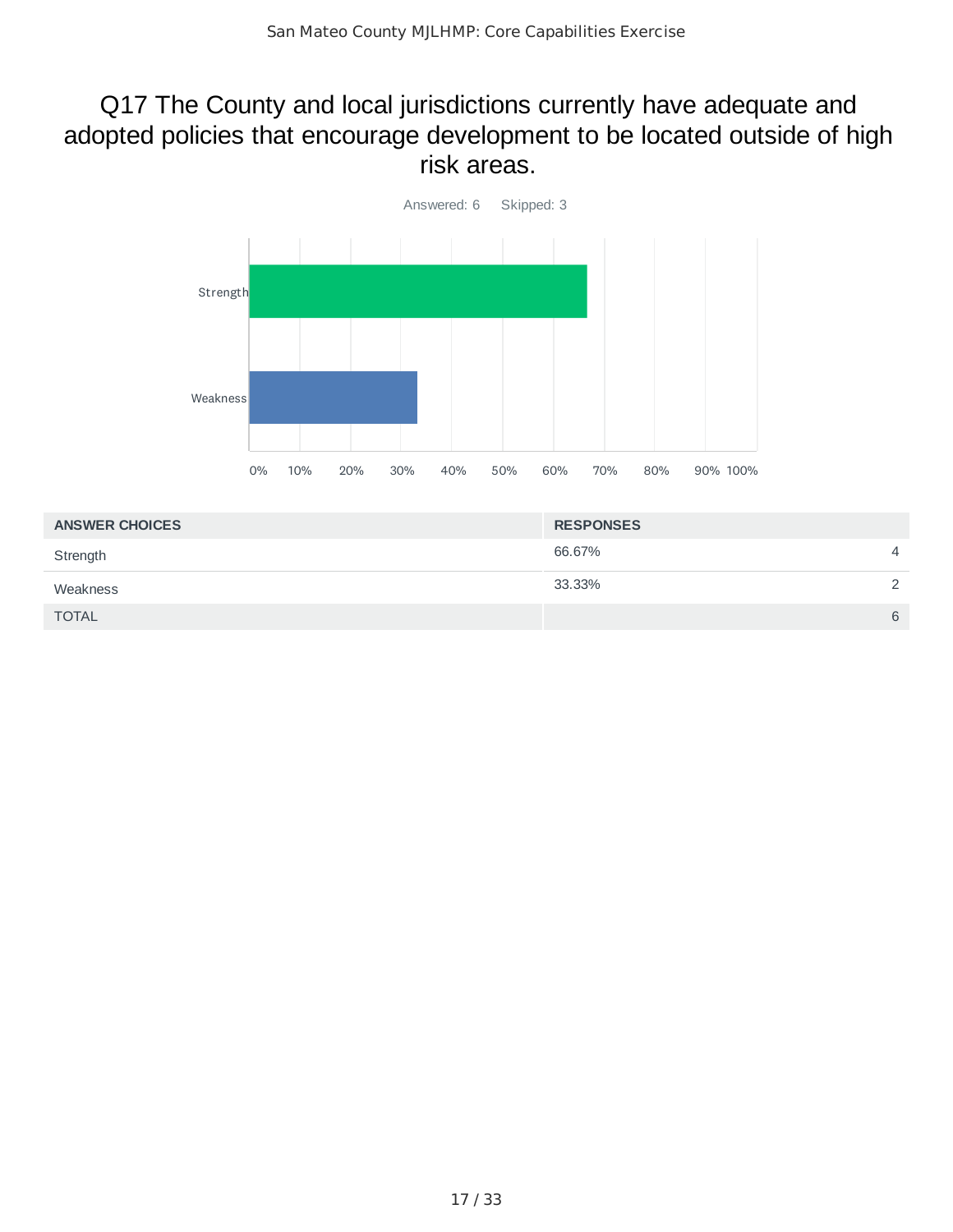### Q18 Risk from hazards within the County and local jurisdictions are adequately mapped, managed and regulated.



| <b>RESPONSES</b> |   |
|------------------|---|
| 66.67%           | 6 |
| 33.33%           | 3 |
|                  | 9 |
|                  |   |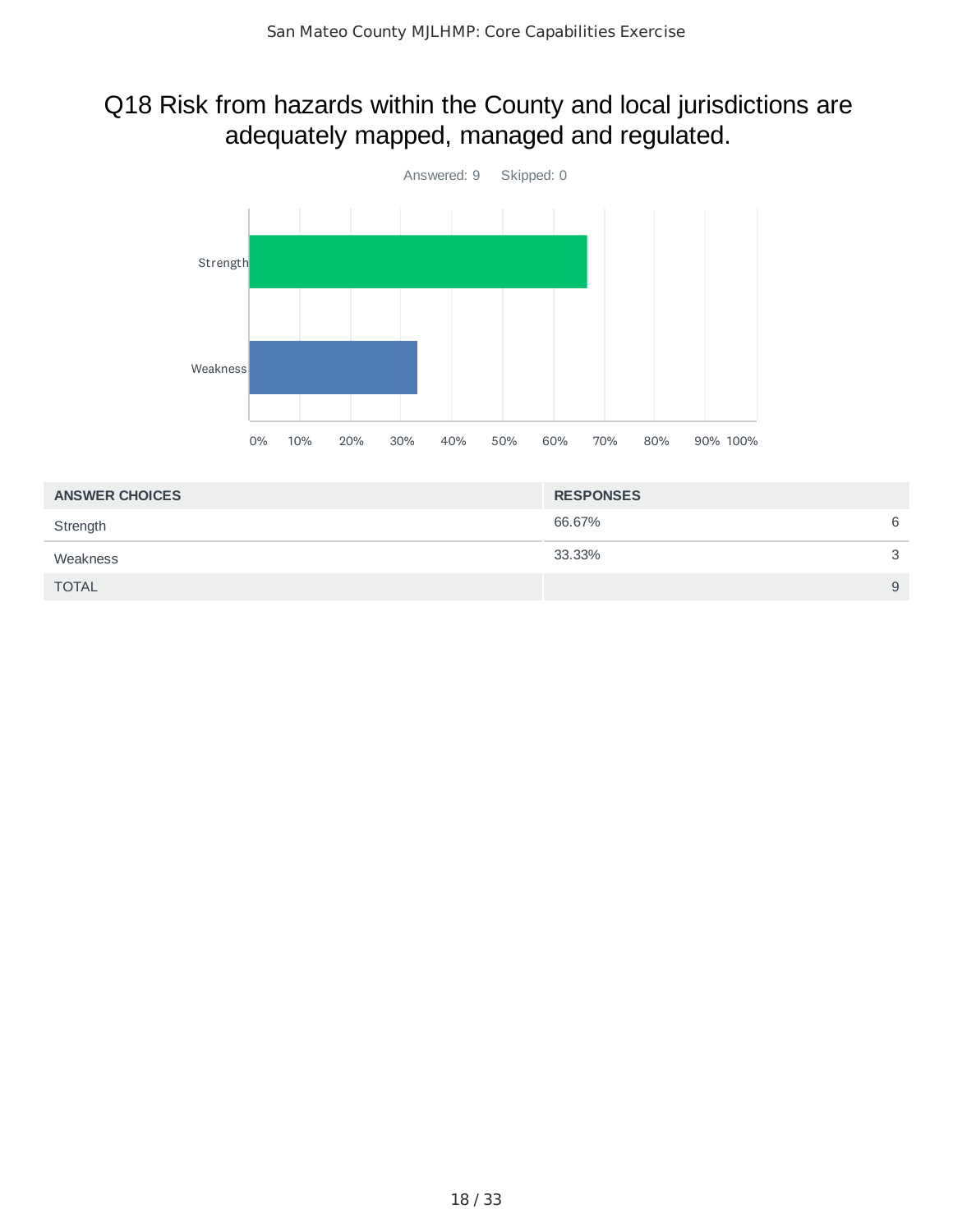## Q19 There is strong public support for hazard risk reduction within San Mateo County.



| <b>RESPONSES</b> |                |
|------------------|----------------|
| 57.14%           | $\overline{4}$ |
| 42.86%           | 3              |
|                  |                |
|                  |                |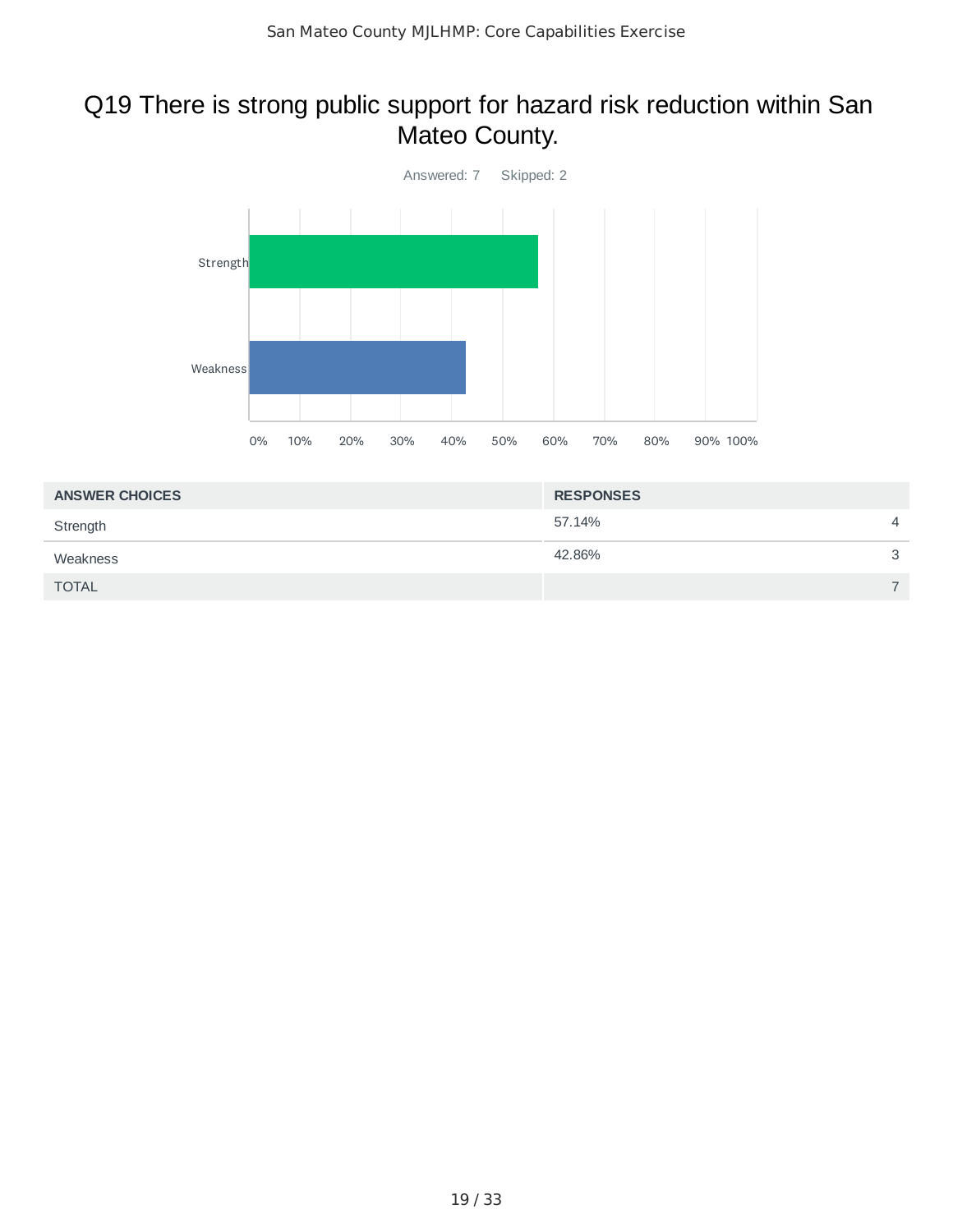### Q20 The County and local jurisdictions are adequately prepared for the probable impacts of hazards due to the impacts from a changing climate.



| <b>ANSWER CHOICES</b> | <b>RESPONSES</b> |   |
|-----------------------|------------------|---|
| Strength              | 66.67%           | 6 |
| Weakness              | 33.33%           | 3 |
| <b>TOTAL</b>          |                  | 9 |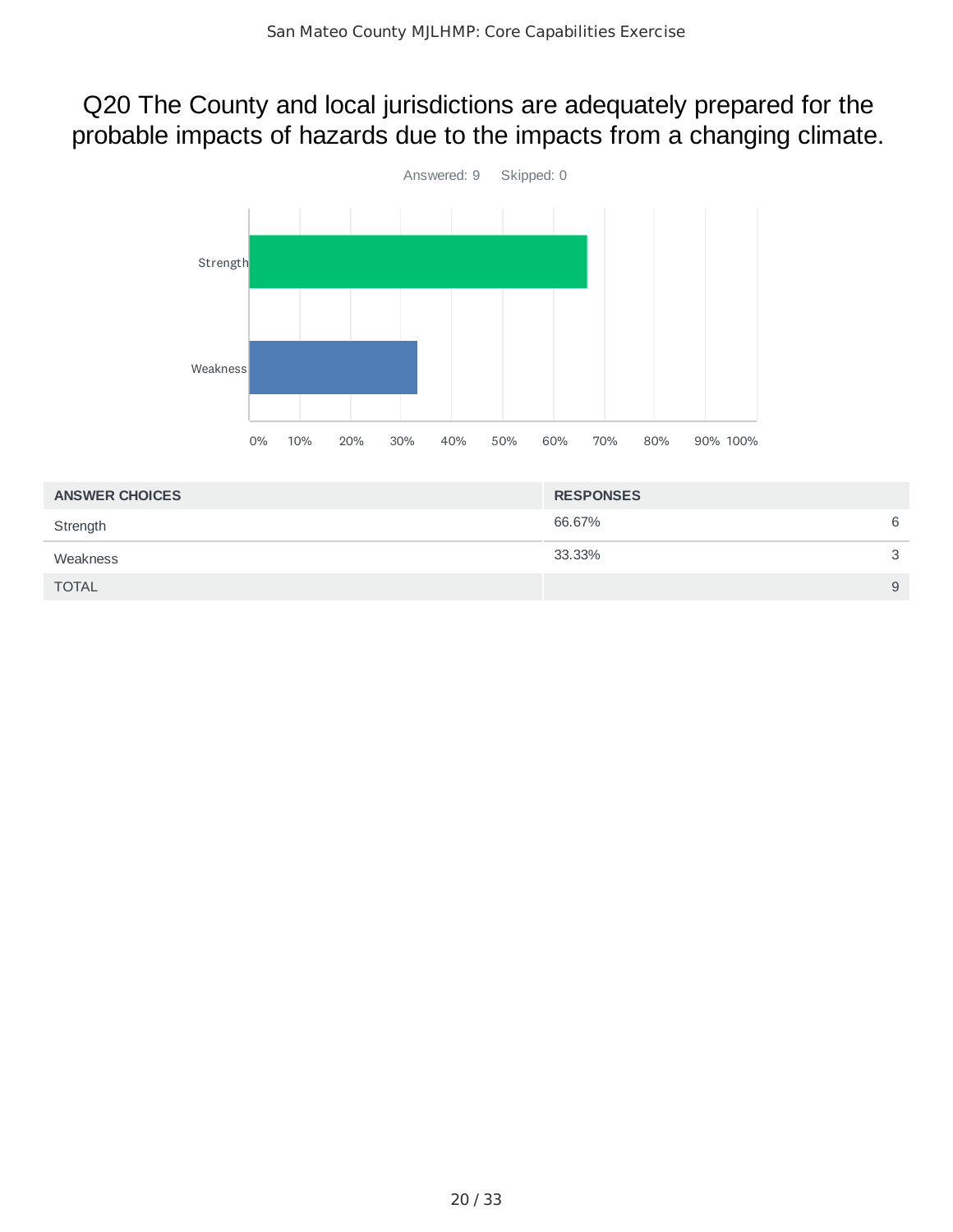## Q21 Coordinated public outreach regarding risks from all hazards convey clear and consistent messaging to the public.



| <b>RESPONSES</b> |   |
|------------------|---|
| 62.50%           | 5 |
| 37.50%           | 3 |
|                  | 8 |
|                  |   |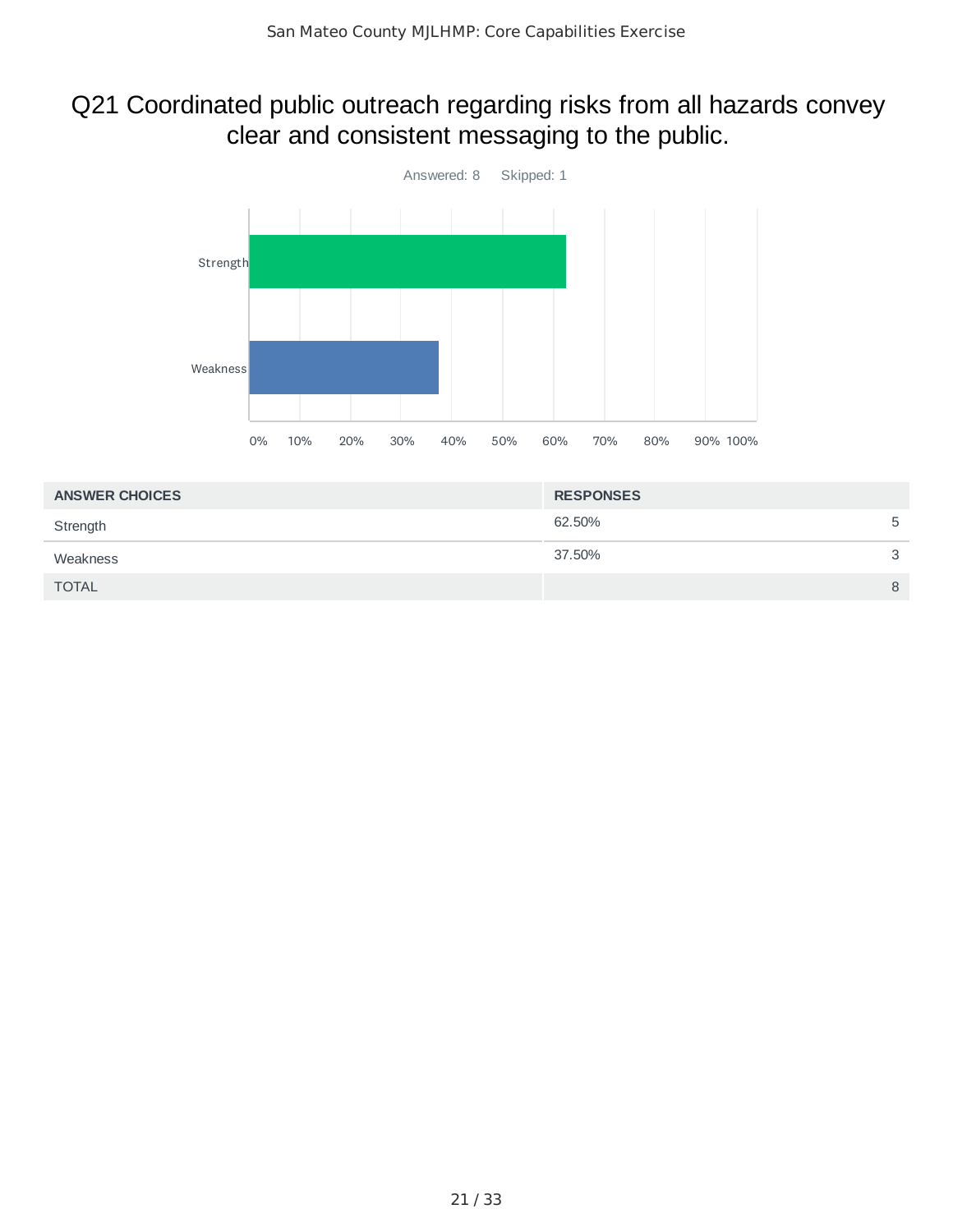### Q22 The County's and local jurisdiction's hazard risk management programs are fair and equitable.



| <b>ANSWER CHOICES</b> | <b>RESPONSES</b> |                          |
|-----------------------|------------------|--------------------------|
| Strength              | 85.71%           | 6                        |
| Weakness              | 14.29%           |                          |
| <b>TOTAL</b>          |                  | $\overline{\phantom{0}}$ |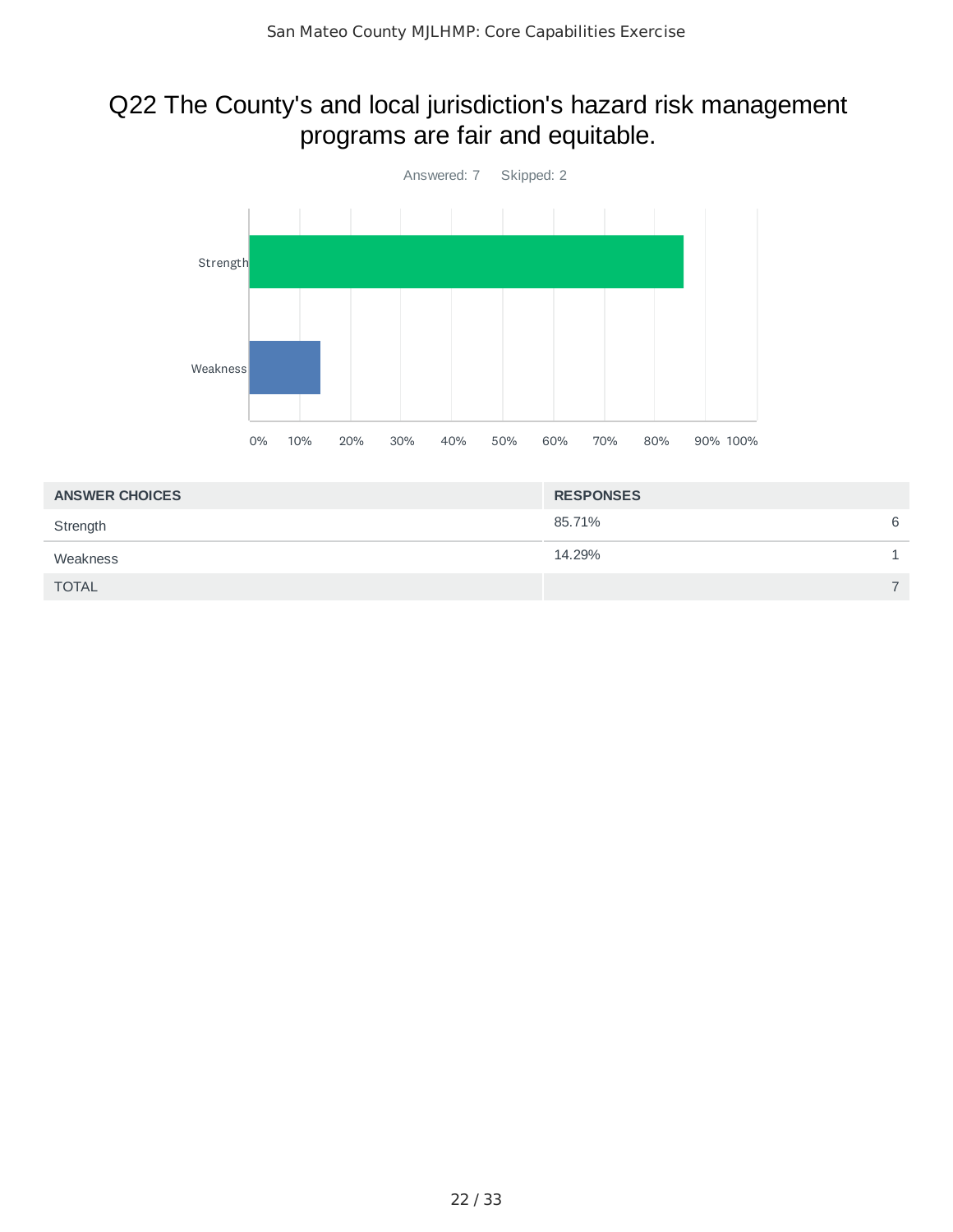## Q23 Information on flood insurance is readily available within the County and local jurisdictions.



| <b>RESPONSES</b> |                |
|------------------|----------------|
| 66.67%           | $\overline{4}$ |
| 33.33%           | $\mathcal{D}$  |
|                  | 6              |
|                  |                |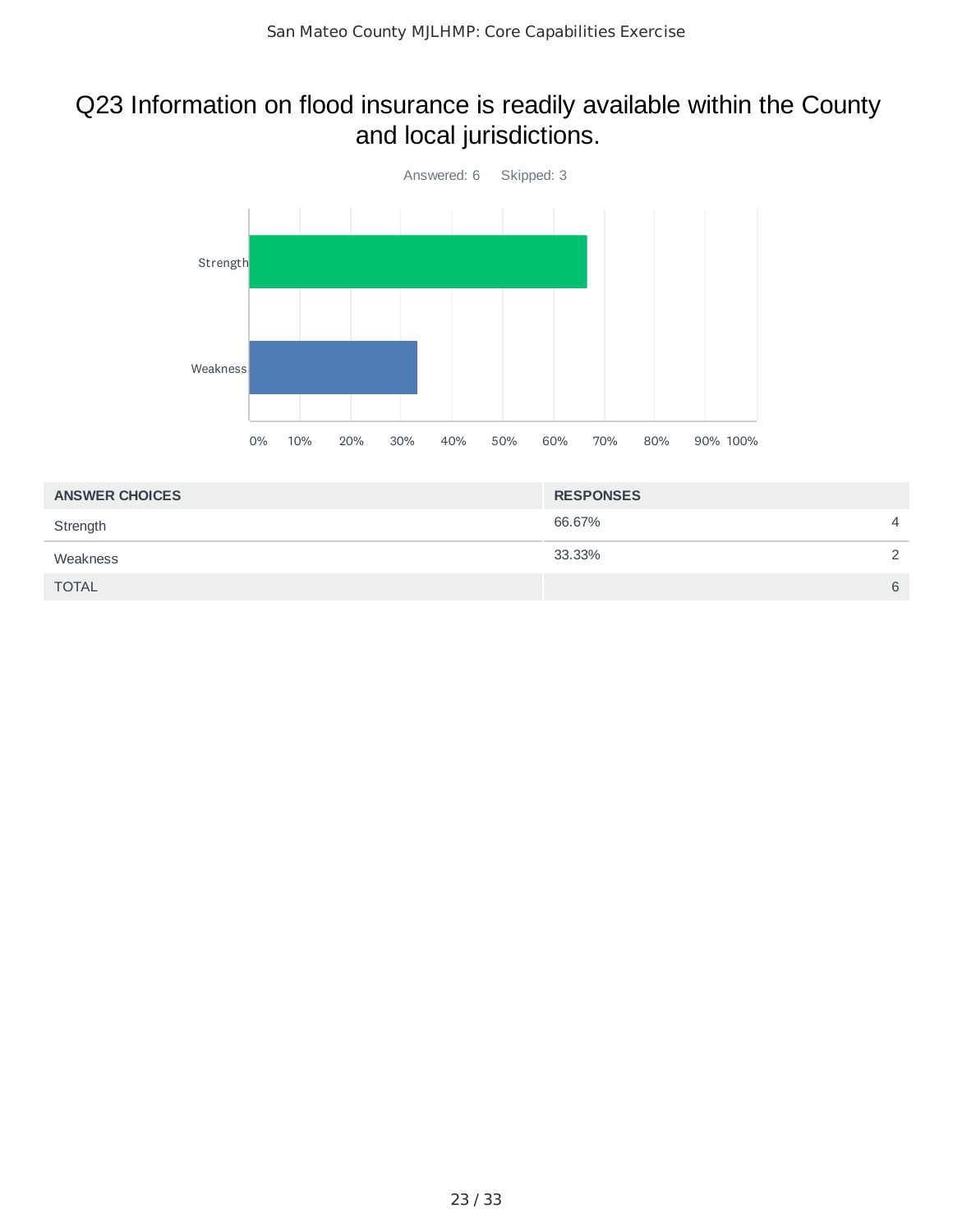### Q24 There is political support for hazard risk management within the County



| <b>ANSWER CHOICES</b> | <b>RESPONSES</b> |   |
|-----------------------|------------------|---|
| Strength              | 100.00%          | 8 |
| Weakness              | $0.00\%$         | 0 |
| <b>TOTAL</b>          |                  | 8 |
|                       |                  |   |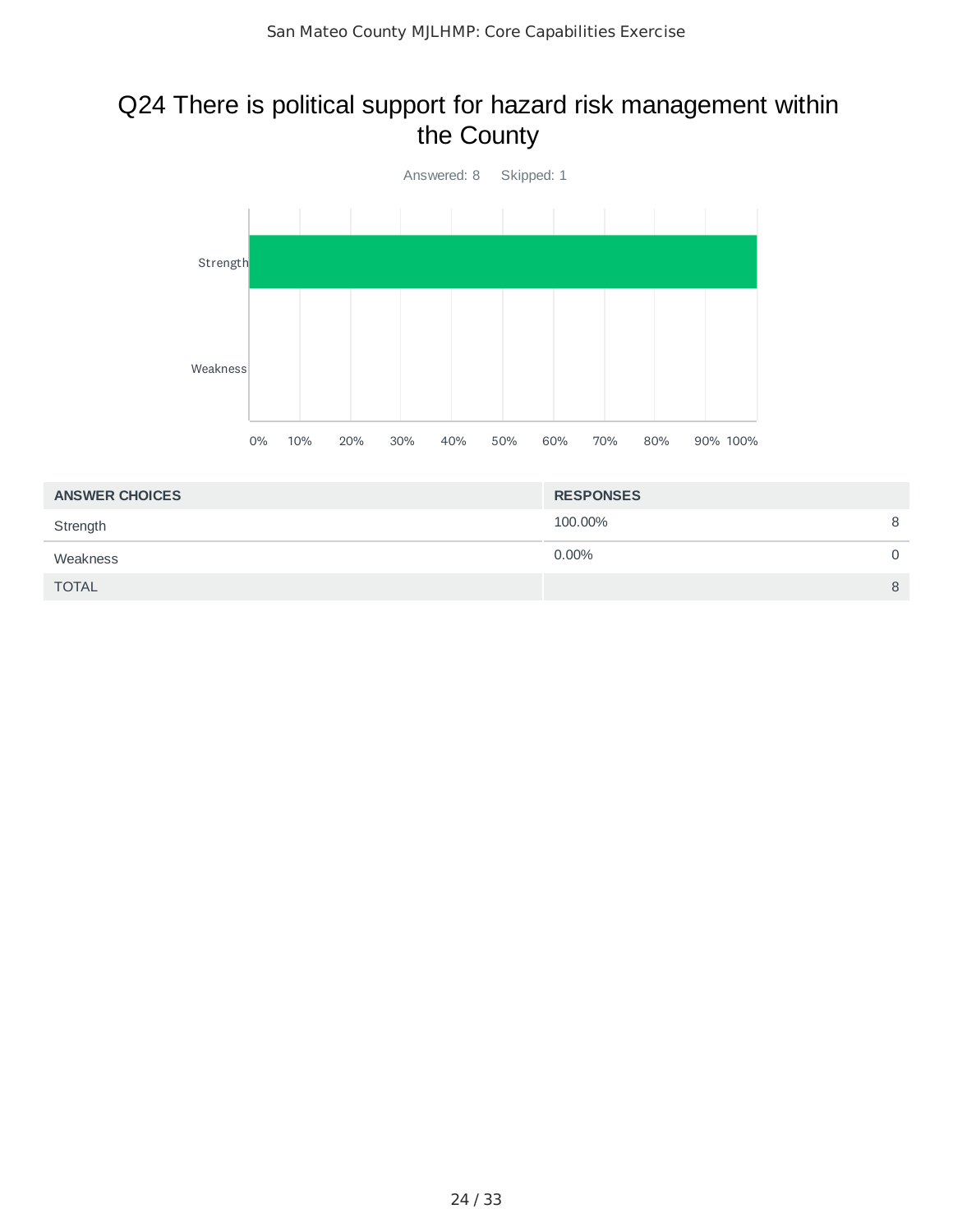## Q25 All relevant stakeholders are engaged in the County's and local jurisdiction's hazard risk management efforts.



| <b>ANSWER CHOICES</b> | <b>RESPONSES</b> |   |
|-----------------------|------------------|---|
| Strength              | 88.89%           | 8 |
| Weakness              | 11.11%           |   |
| <b>TOTAL</b>          |                  | 9 |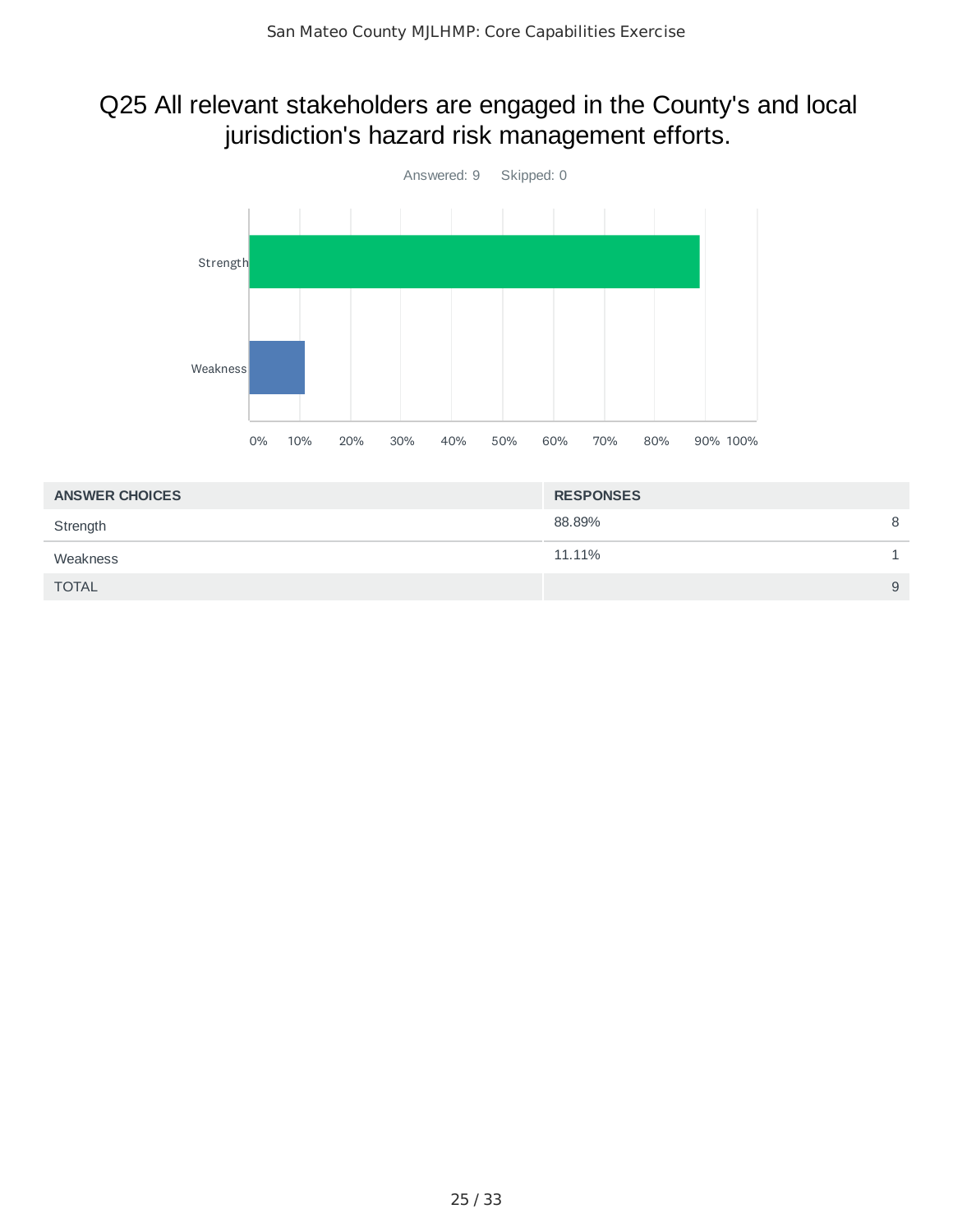#### Q26 The County's and local jurisdiction's development regulations for new development within identified flood hazard zones are clear and adequate to address flood risk.



| <b>ANSWER CHOICES</b> | <b>RESPONSES</b> |   |
|-----------------------|------------------|---|
| Strength              | 83.33%           | 5 |
| Weakness              | 16.67%           |   |
| <b>TOTAL</b>          |                  | 6 |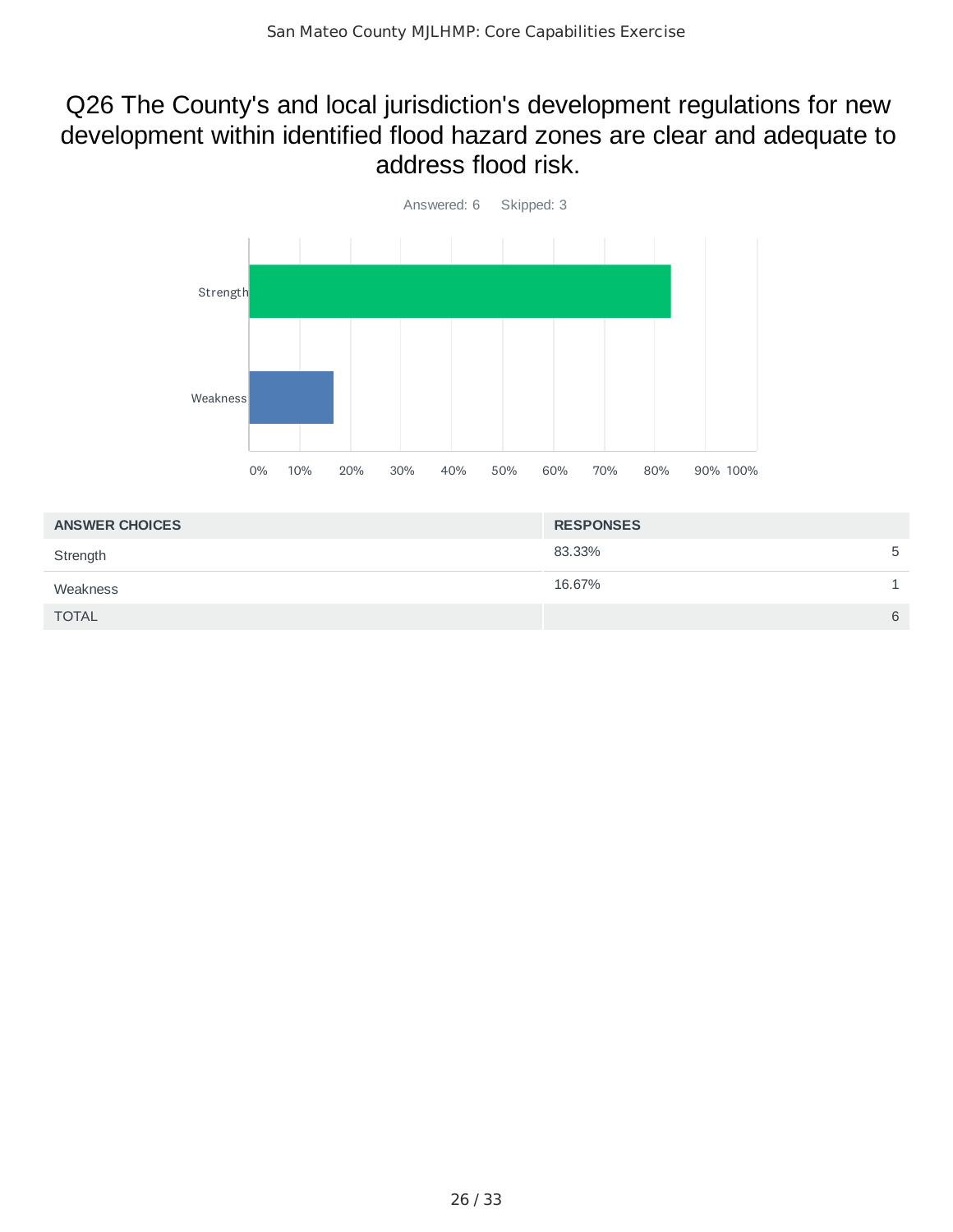#### Q27 There is a coordinated program to maintain drainage systems free of debris.



| <b>RESPONSES</b> |                |
|------------------|----------------|
| 66.67%           | $\overline{4}$ |
| 33.33%           | $\mathcal{D}$  |
|                  | 6              |
|                  |                |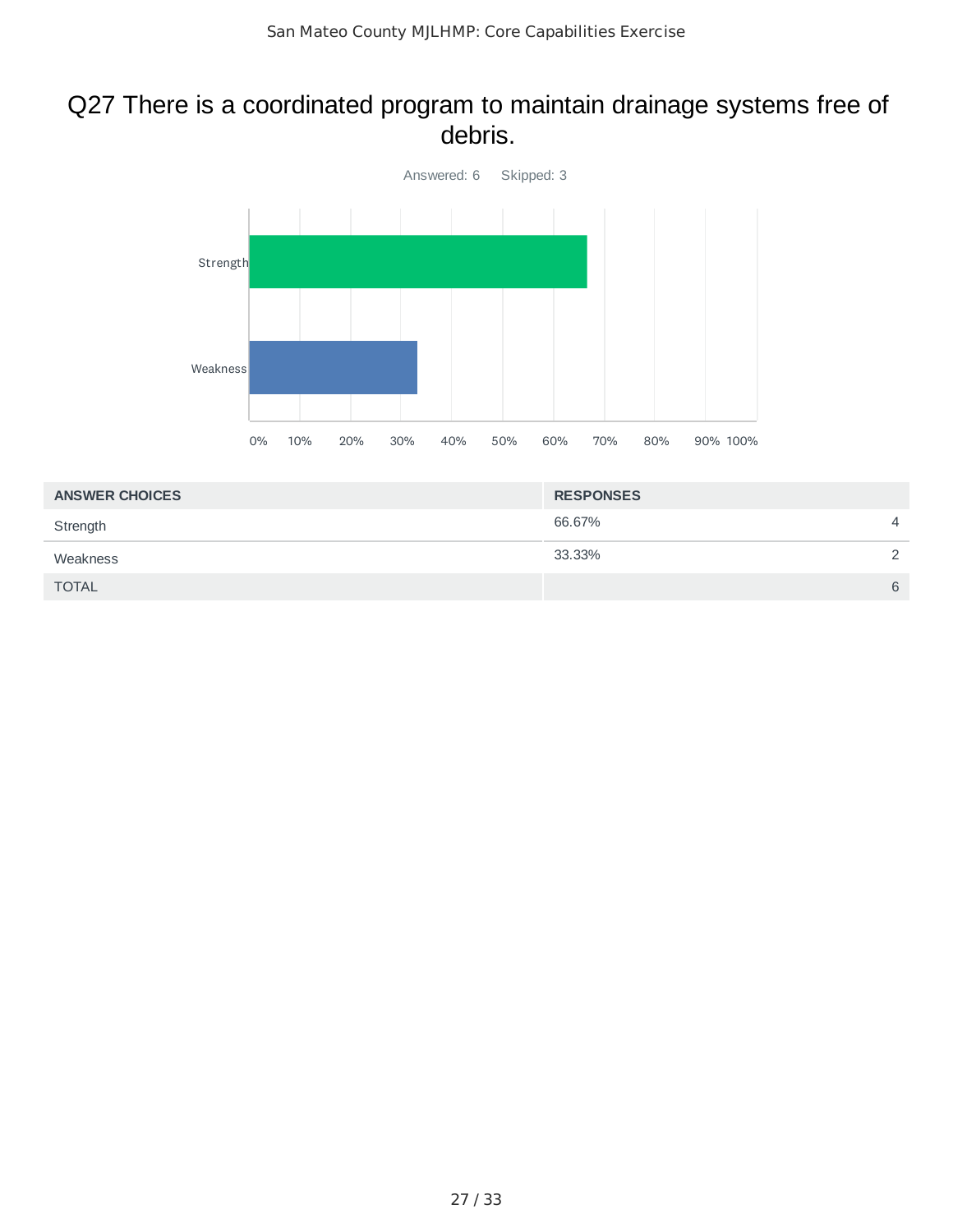## Q28 The enforcement of current codes and standards within the County and local jurisdictions is strong.



| <b>ANSWER CHOICES</b> | <b>RESPONSES</b> |               |
|-----------------------|------------------|---------------|
| Strength              | 71.43%           | 5             |
| Weakness              | 28.57%           | $\mathcal{D}$ |
| <b>TOTAL</b>          |                  |               |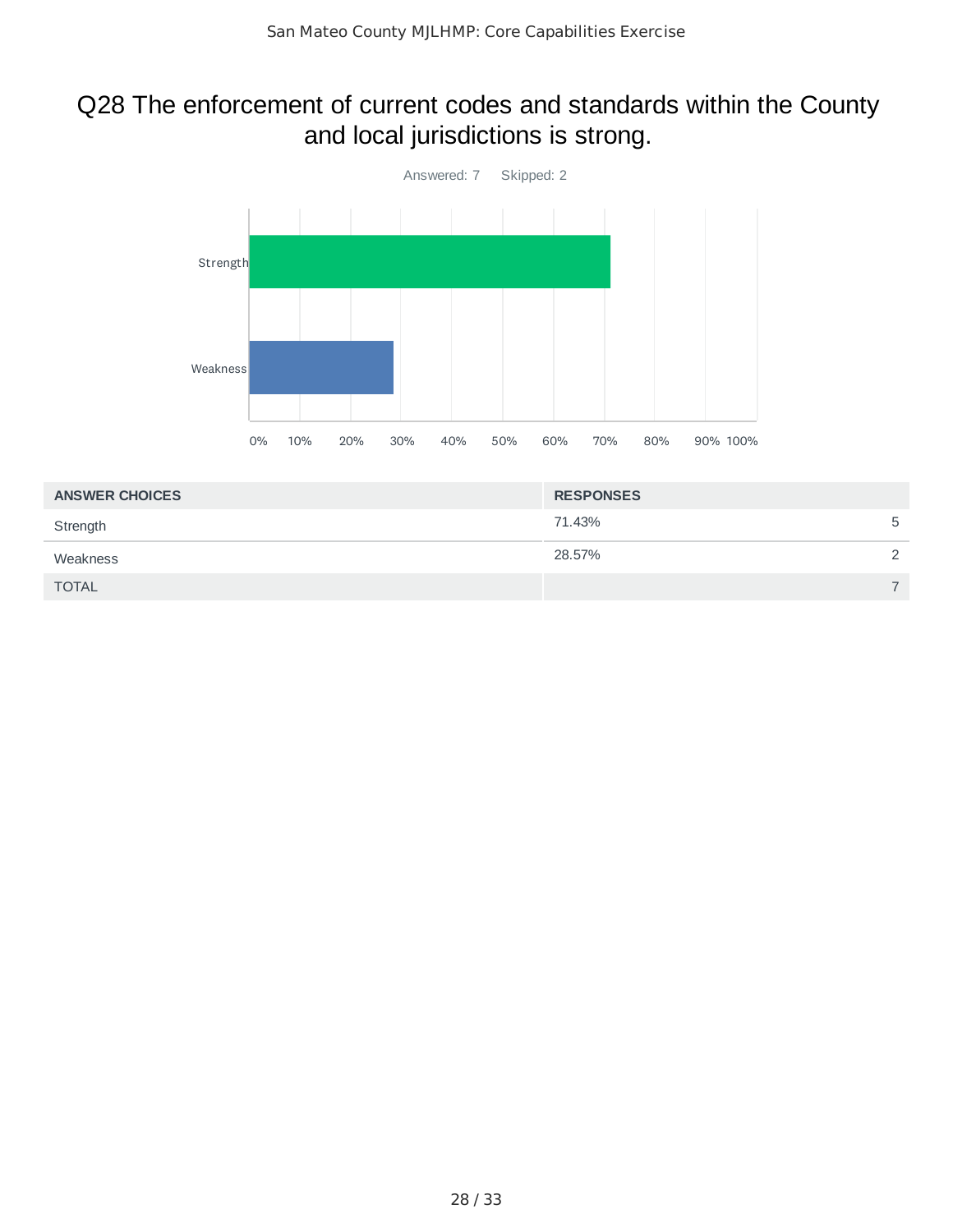### Q29 San Mateo County's community members have access to information necessary for them to be prepared to respond, recover and mitigate the impacts for flood hazards within the County.



| <b>ANSWER CHOICES</b> | <b>RESPONSES</b> |                |
|-----------------------|------------------|----------------|
| Strength              | 57.14%           | $\overline{4}$ |
| Weakness              | 42.86%           | 3              |
| <b>TOTAL</b>          |                  | -              |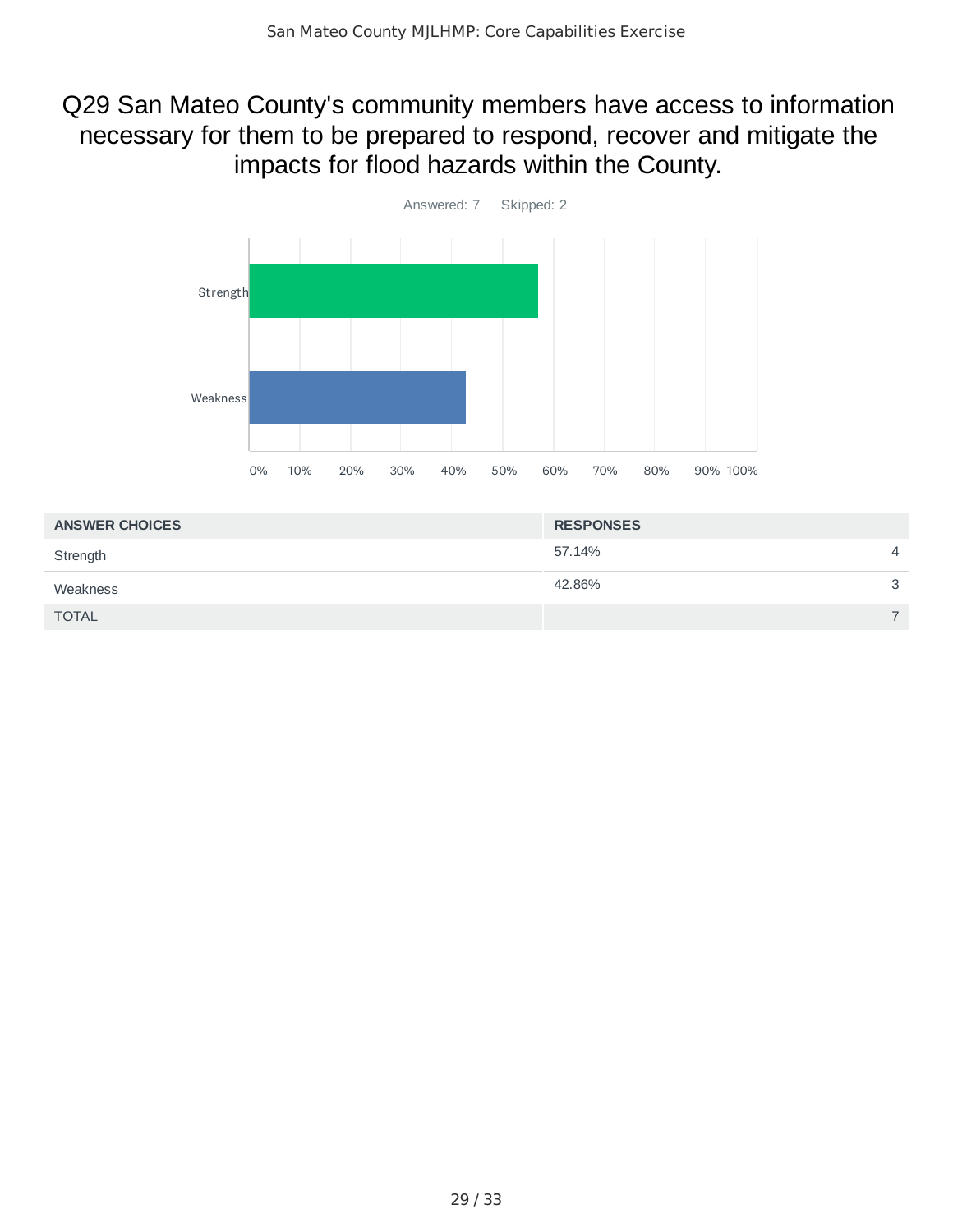## Q30 Real Estate professionals adequately disclose risk exposure from natural hazards at the time of sale of real property.



| <b>ANSWER CHOICES</b> | <b>RESPONSES</b> |                          |
|-----------------------|------------------|--------------------------|
| Strength              | 85.71%           | 6                        |
| Weakness              | 14.29%           |                          |
| <b>TOTAL</b>          |                  | $\overline{\phantom{0}}$ |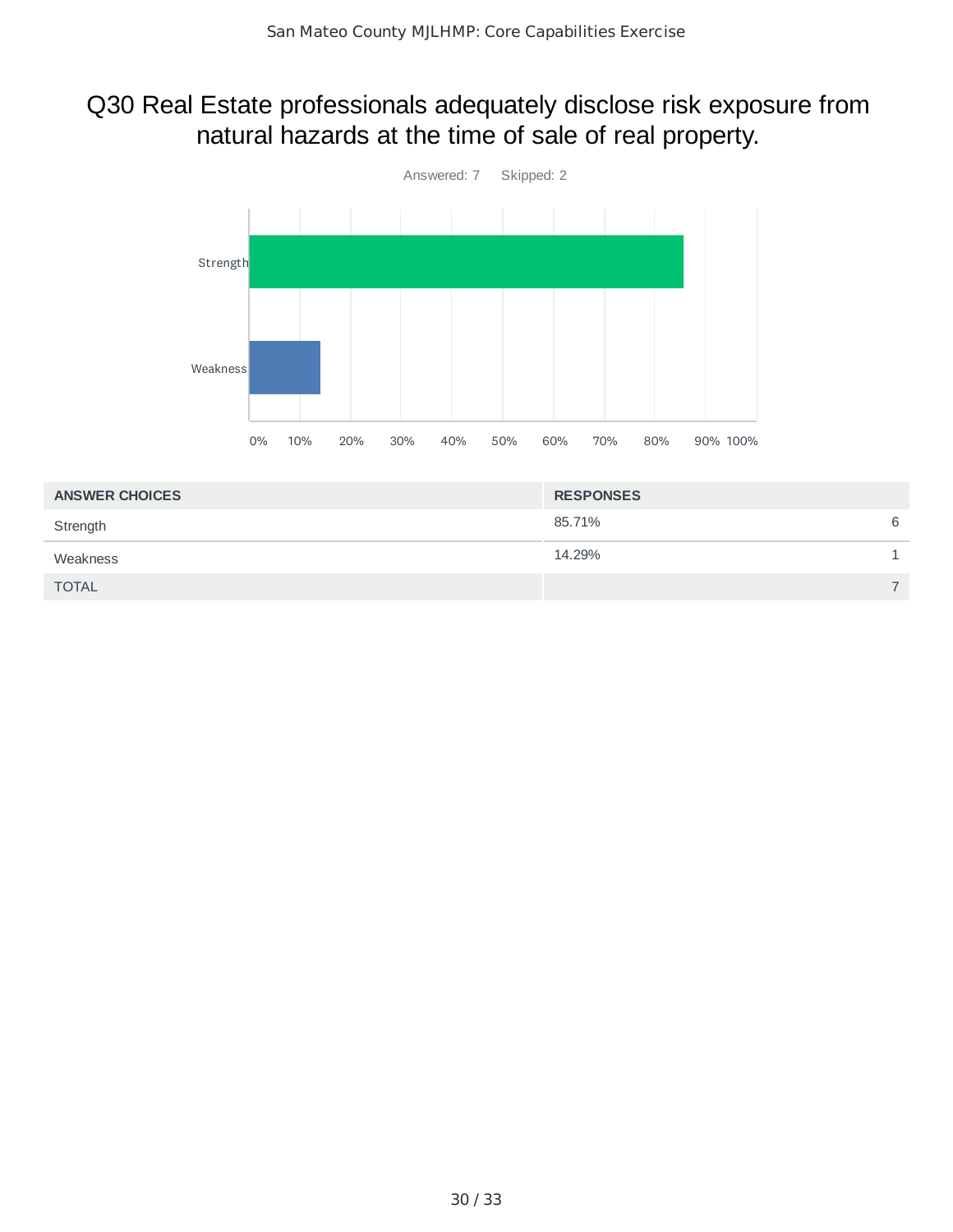# Q31 What is your department name?

Answered: 9 Skipped: 0

| # | <b>RESPONSES</b>           | <b>DATE</b>        |
|---|----------------------------|--------------------|
|   | N/A                        | 5/5/2021 9:24 AM   |
| 2 | City of East Palo Alto     | 4/28/2021 12:51 PM |
| 3 | <b>OES Millbrae Bureau</b> | 4/28/2021 10:45 AM |
| 4 | City Manager's Office      | 4/28/2021 9:20 AM  |
| 5 | <b>Operations</b>          | 4/28/2021 8:38 AM  |
| 6 | See 32                     | 4/27/2021 10:31 PM |
|   | <b>Public Works</b>        | 4/27/2021 9:16 PM  |
| 8 | <b>Planning Department</b> | 4/27/2021 5:24 PM  |
| 9 | San Mateo County Health    | 4/27/2021 5:20 PM  |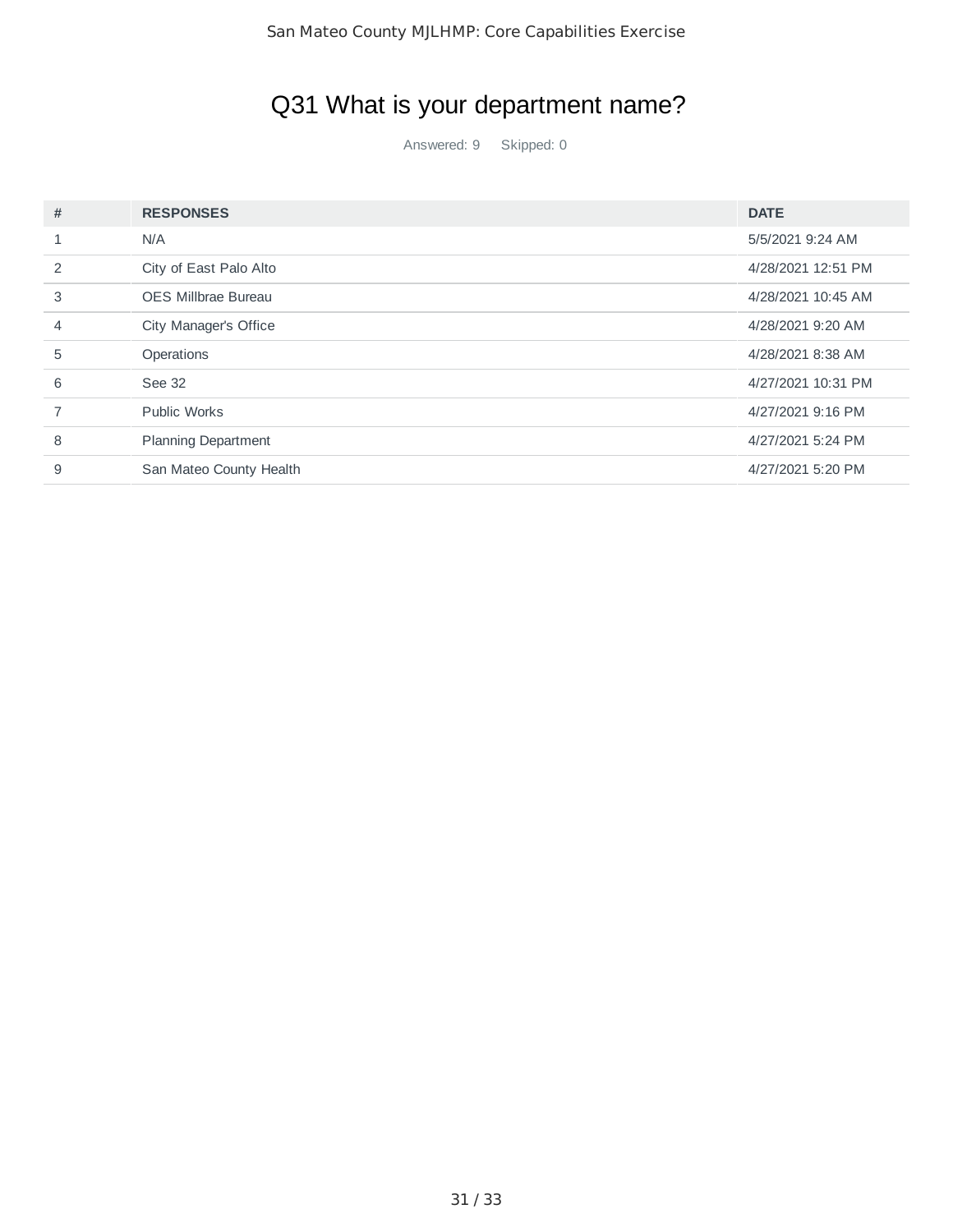## Q32 What is the name of your organization?

Answered: 9 Skipped: 0

| #             | <b>RESPONSES</b>                            | <b>DATE</b>        |
|---------------|---------------------------------------------|--------------------|
|               | Senior Coastsiders                          | 5/5/2021 9:24 AM   |
| $\mathcal{P}$ | City of East Palo Alto                      | 4/28/2021 12:51 PM |
| 3             | City of Millbrae                            | 4/28/2021 10:45 AM |
| 4             | Town of Hillsborough                        | 4/28/2021 9:20 AM  |
| 5             | Coastside County Water District             | 4/28/2021 8:38 AM  |
| 6             | San Mateo County Commission on Disabilities | 4/27/2021 10:31 PM |
|               | City of Redwood City                        | 4/27/2021 9:16 PM  |
| 8             | Town of Colma                               | 4/27/2021 5:24 PM  |
| 9             | San Mateo County Health                     | 4/27/2021 5:20 PM  |